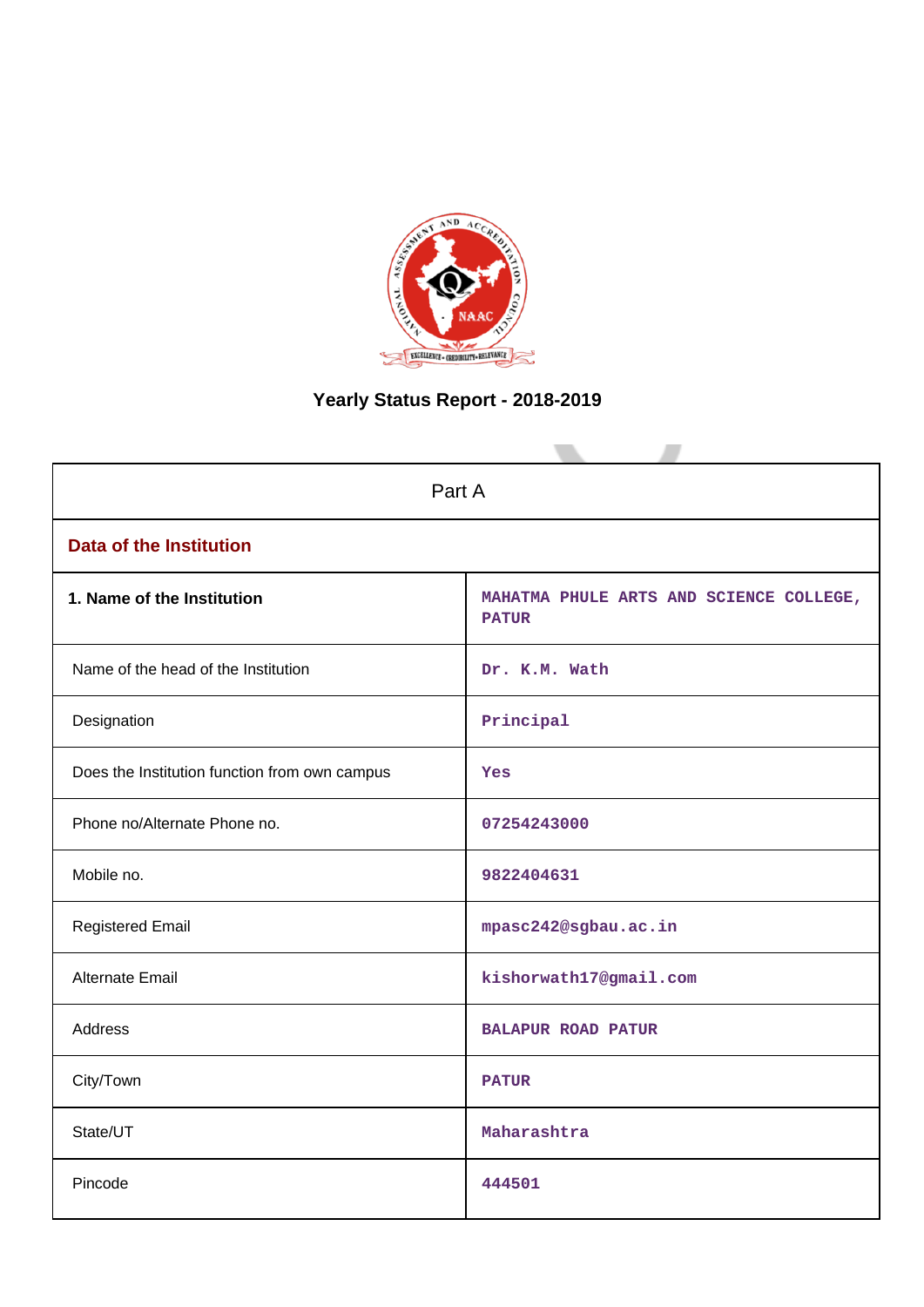| 2. Institutional Status                                                    |                                                                           |             |                                                                         |                                |             |  |  |
|----------------------------------------------------------------------------|---------------------------------------------------------------------------|-------------|-------------------------------------------------------------------------|--------------------------------|-------------|--|--|
| Affiliated / Constituent                                                   |                                                                           |             | Affiliated                                                              |                                |             |  |  |
| Type of Institution                                                        |                                                                           |             | Co-education                                                            |                                |             |  |  |
| Location                                                                   |                                                                           |             | Rural                                                                   |                                |             |  |  |
| <b>Financial Status</b>                                                    |                                                                           |             |                                                                         | Self financed and grant-in-aid |             |  |  |
| Name of the IQAC co-ordinator/Director                                     |                                                                           |             | DR. S P DAKHORE                                                         |                                |             |  |  |
| Phone no/Alternate Phone no.                                               |                                                                           |             | 07254243000                                                             |                                |             |  |  |
| Mobile no.                                                                 |                                                                           |             | 9921858404                                                              |                                |             |  |  |
| <b>Registered Email</b>                                                    |                                                                           |             | mpasc242@sgbau.ac.in                                                    |                                |             |  |  |
| <b>Alternate Email</b>                                                     |                                                                           |             | spdakhore26@gmail.com                                                   |                                |             |  |  |
| 3. Website Address                                                         |                                                                           |             |                                                                         |                                |             |  |  |
| Web-link of the AQAR: (Previous Academic Year)                             |                                                                           |             | https://mpascpatur.org/pdf/SSR_MPASC.pd<br>£                            |                                |             |  |  |
| 4. Whether Academic Calendar prepared during<br>the year                   |                                                                           |             | Yes                                                                     |                                |             |  |  |
| if yes, whether it is uploaded in the institutional website:<br>Weblink:   |                                                                           |             | https://mpascpatur.org/pdf/DocScanner%2<br>002-Mar-2022%203-41%20pm.pdf |                                |             |  |  |
| <b>5. Accrediation Details</b>                                             |                                                                           |             |                                                                         |                                |             |  |  |
| Cycle                                                                      | Grade                                                                     | <b>CGPA</b> | Year of                                                                 | Validity                       |             |  |  |
|                                                                            |                                                                           |             | Accrediation                                                            | Period From                    | Period To   |  |  |
| $\mathbf{1}$                                                               | $\mathbf C$                                                               | 1.76        | 2019                                                                    | 28-Feb-2019                    | 28-Feb-2024 |  |  |
| 6. Date of Establishment of IQAC                                           |                                                                           |             | 02-Apr-2016                                                             |                                |             |  |  |
| 7. Internal Quality Assurance System                                       |                                                                           |             |                                                                         |                                |             |  |  |
|                                                                            | Quality initiatives by IQAC during the year for promoting quality culture |             |                                                                         |                                |             |  |  |
| Item /Title of the quality initiative by<br>Date & Duration<br><b>IQAC</b> |                                                                           |             | Number of participants/ beneficiaries                                   |                                |             |  |  |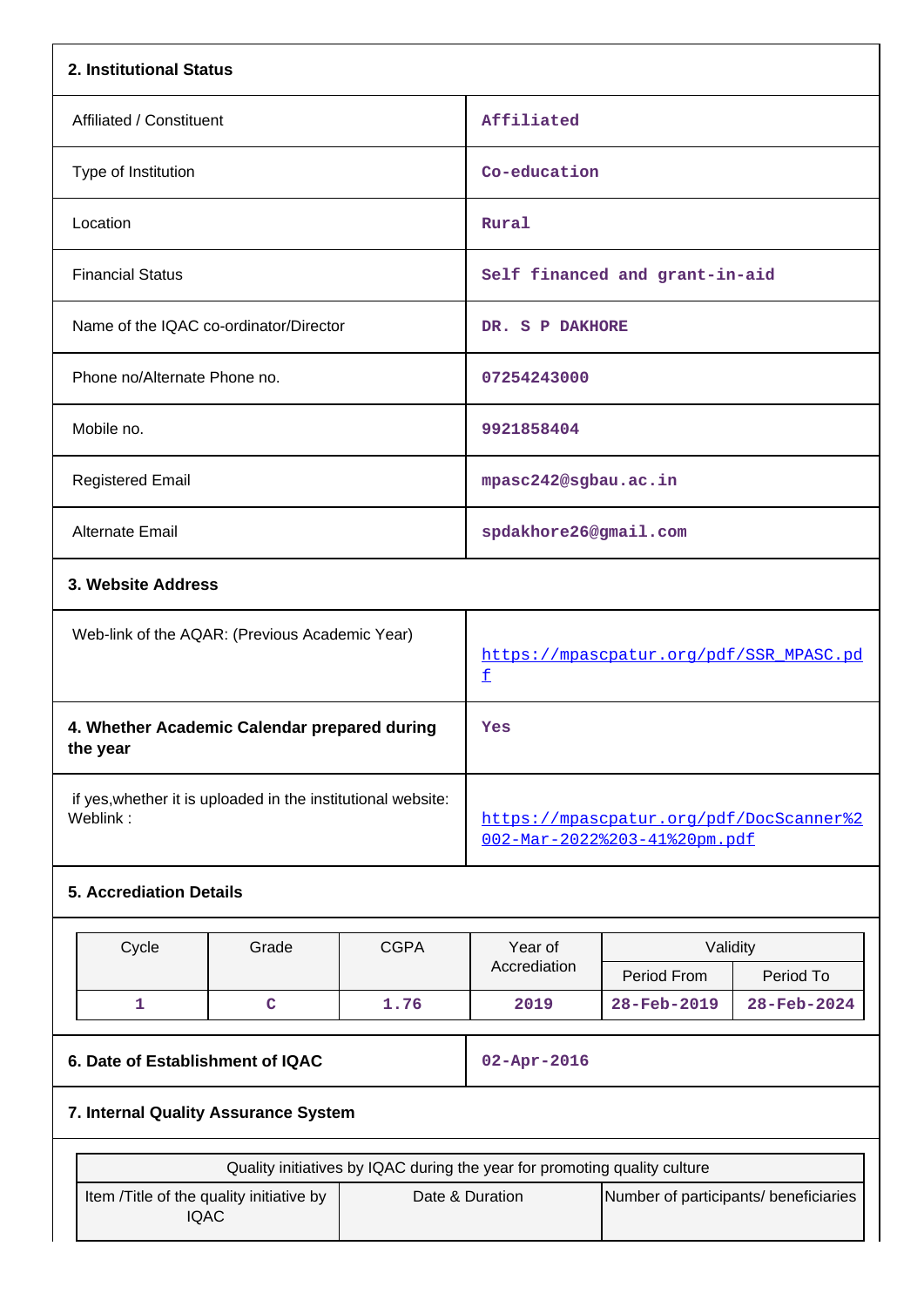### **No Data Entered/Not Applicable!!!**

**No Files Uploaded !!!**

| 8. Provide the list of funds by Central/ State Government- UGC/CSIR/DST/DBT/ICMR/TEQIP/World<br><b>Bank/CPE of UGC etc.</b>                                                                                                                                                                                                                                                                                                                                                                                   |                                   |  |                                                         |                      |  |        |  |
|---------------------------------------------------------------------------------------------------------------------------------------------------------------------------------------------------------------------------------------------------------------------------------------------------------------------------------------------------------------------------------------------------------------------------------------------------------------------------------------------------------------|-----------------------------------|--|---------------------------------------------------------|----------------------|--|--------|--|
| Institution/Departmen<br>t/Faculty                                                                                                                                                                                                                                                                                                                                                                                                                                                                            | Scheme                            |  | Year of award with<br><b>Funding Agency</b><br>duration |                      |  | Amount |  |
|                                                                                                                                                                                                                                                                                                                                                                                                                                                                                                               | No Data Entered/Not Applicable!!! |  |                                                         |                      |  |        |  |
|                                                                                                                                                                                                                                                                                                                                                                                                                                                                                                               |                                   |  | No Files Uploaded !!!                                   |                      |  |        |  |
| 9. Whether composition of IQAC as per latest<br><b>NAAC</b> guidelines:                                                                                                                                                                                                                                                                                                                                                                                                                                       |                                   |  | Yes                                                     |                      |  |        |  |
| Upload latest notification of formation of IQAC                                                                                                                                                                                                                                                                                                                                                                                                                                                               |                                   |  | View File                                               |                      |  |        |  |
| 10. Number of IQAC meetings held during the<br>year :                                                                                                                                                                                                                                                                                                                                                                                                                                                         |                                   |  | 2                                                       |                      |  |        |  |
| The minutes of IQAC meeting and compliances to the<br>decisions have been uploaded on the institutional<br>website                                                                                                                                                                                                                                                                                                                                                                                            |                                   |  | Yes                                                     |                      |  |        |  |
| Upload the minutes of meeting and action taken report                                                                                                                                                                                                                                                                                                                                                                                                                                                         |                                   |  | View File                                               |                      |  |        |  |
| 11. Whether IQAC received funding from any of<br>the funding agency to support its activities<br>during the year?                                                                                                                                                                                                                                                                                                                                                                                             |                                   |  | <b>No</b>                                               |                      |  |        |  |
| 12. Significant contributions made by IQAC during the current year(maximum five bullets)                                                                                                                                                                                                                                                                                                                                                                                                                      |                                   |  |                                                         |                      |  |        |  |
| Contribution of IQAC during 201819 . The Program of IPR that is Intellectual<br>Property Rights has been organized under IQAC. . The guardian summit was<br>organized by IQAC (Palak Melawa) to aware the parents about the study of their<br>ward. . Students with Good Academic performance were felicitated. . Carrier<br>guidance program was conducted. . Lecture was arranged under IQAC on "How to face<br>Competitive Examinations like UPSC, MPSC, IFS and Other related Exams of Govt.<br>Sectors " |                                   |  |                                                         |                      |  |        |  |
|                                                                                                                                                                                                                                                                                                                                                                                                                                                                                                               | View File                         |  |                                                         |                      |  |        |  |
| 13. Plan of action chalked out by the IQAC in the beginning of the academic year towards Quality<br>Enhancement and outcome achieved by the end of the academic year                                                                                                                                                                                                                                                                                                                                          |                                   |  |                                                         |                      |  |        |  |
|                                                                                                                                                                                                                                                                                                                                                                                                                                                                                                               | Plan of Action                    |  |                                                         | Achivements/Outcomes |  |        |  |
|                                                                                                                                                                                                                                                                                                                                                                                                                                                                                                               | No Data Entered/Not Applicable!!! |  |                                                         |                      |  |        |  |
|                                                                                                                                                                                                                                                                                                                                                                                                                                                                                                               |                                   |  | No Files Uploaded !!!                                   |                      |  |        |  |
|                                                                                                                                                                                                                                                                                                                                                                                                                                                                                                               |                                   |  |                                                         |                      |  |        |  |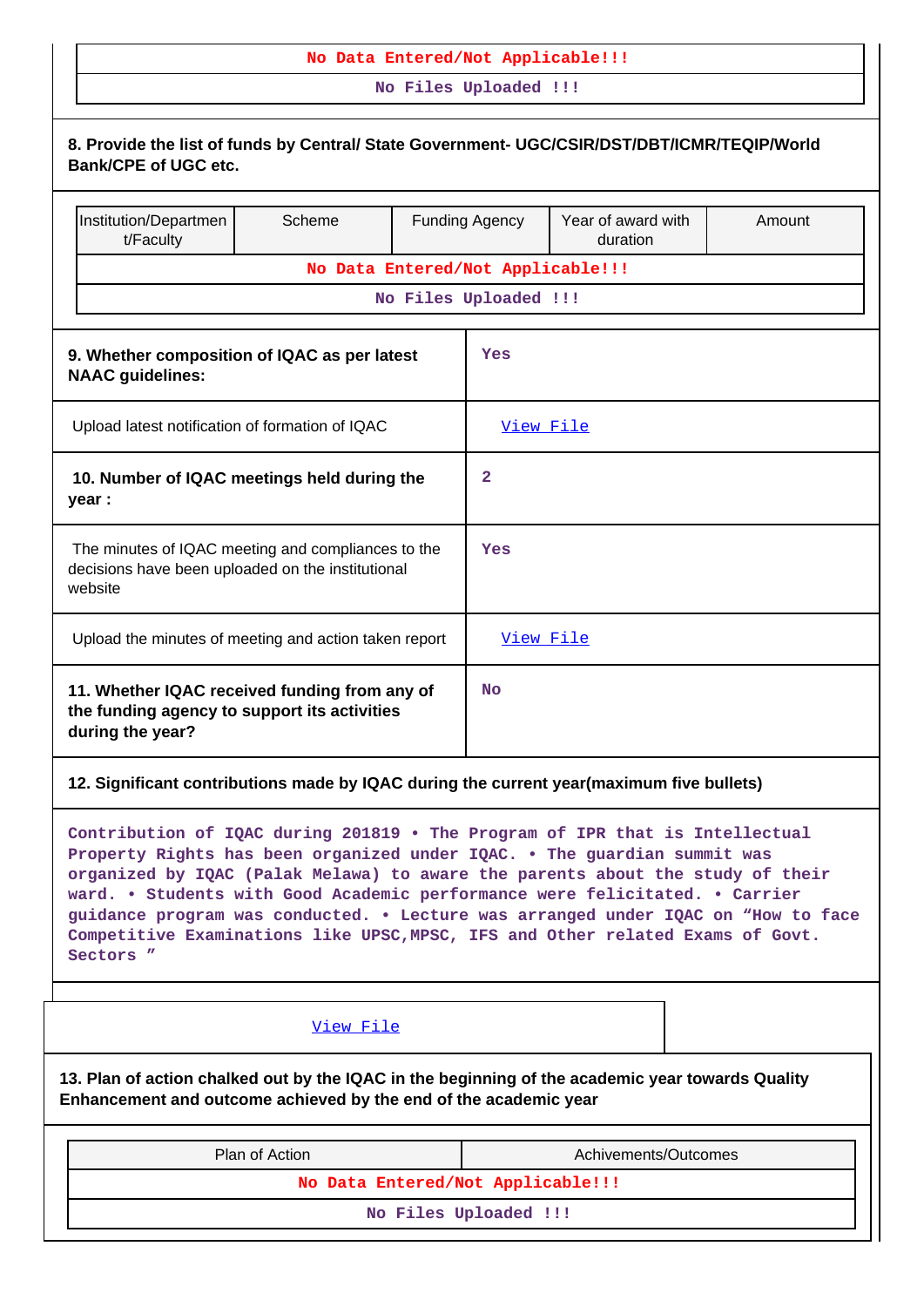| 14. Whether AQAR was placed before statutory<br>body?                                                                | No                                                                                                                                                                                                                                                                                                                                                                                                                                                                                                                                                                                                                                                                                                                                                                                                                                                                                                                                                                                                                                                                                                                                                                                                                                                                                                                                                                                                                                                                                                                                         |
|----------------------------------------------------------------------------------------------------------------------|--------------------------------------------------------------------------------------------------------------------------------------------------------------------------------------------------------------------------------------------------------------------------------------------------------------------------------------------------------------------------------------------------------------------------------------------------------------------------------------------------------------------------------------------------------------------------------------------------------------------------------------------------------------------------------------------------------------------------------------------------------------------------------------------------------------------------------------------------------------------------------------------------------------------------------------------------------------------------------------------------------------------------------------------------------------------------------------------------------------------------------------------------------------------------------------------------------------------------------------------------------------------------------------------------------------------------------------------------------------------------------------------------------------------------------------------------------------------------------------------------------------------------------------------|
| 15. Whether NAAC/or any other accredited<br>body(s) visited IQAC or interacted with it to<br>assess the functioning? | <b>No</b>                                                                                                                                                                                                                                                                                                                                                                                                                                                                                                                                                                                                                                                                                                                                                                                                                                                                                                                                                                                                                                                                                                                                                                                                                                                                                                                                                                                                                                                                                                                                  |
| 16. Whether institutional data submitted to<br><b>AISHE:</b>                                                         | Yes                                                                                                                                                                                                                                                                                                                                                                                                                                                                                                                                                                                                                                                                                                                                                                                                                                                                                                                                                                                                                                                                                                                                                                                                                                                                                                                                                                                                                                                                                                                                        |
| Year of Submission                                                                                                   | 2019                                                                                                                                                                                                                                                                                                                                                                                                                                                                                                                                                                                                                                                                                                                                                                                                                                                                                                                                                                                                                                                                                                                                                                                                                                                                                                                                                                                                                                                                                                                                       |
| Date of Submission                                                                                                   | $04 - Jan - 2019$                                                                                                                                                                                                                                                                                                                                                                                                                                                                                                                                                                                                                                                                                                                                                                                                                                                                                                                                                                                                                                                                                                                                                                                                                                                                                                                                                                                                                                                                                                                          |
| 17. Does the Institution have Management<br><b>Information System?</b>                                               | Yes                                                                                                                                                                                                                                                                                                                                                                                                                                                                                                                                                                                                                                                                                                                                                                                                                                                                                                                                                                                                                                                                                                                                                                                                                                                                                                                                                                                                                                                                                                                                        |
| If yes, give a brief descripiton and a list of modules<br>currently operational (maximum 500 words)                  | MIS - Management information system. We<br>are running two courses B.Sc. and B.A.<br>for undergraduate students. Students<br>enrolled for B.Sc. on the basis of<br>ADHAR CARD. There are 90 Girls and 51<br>Boys for B.Sc. I, 73 Girls and 32 Boys<br>for B.Sc. II, 41 Girls and 20 Boys for<br>B.Sc. III. The strength of B.Sc. Ist is<br>141, B.Sc. II is 105 and B.Sc. III is<br>61. Total strength of B.Sc. course is<br>301. B.A. is running on no grand basis.<br>In B.A. I 68 Girls and 29 Boys in all<br>97. B.A. II 27 Girls and 09 Boys in all<br>36, and B.A. III 02 Girls and 02 Boys<br>with strength 04 students. Total<br>strength of B.A. is 108 no minority<br>students, enrolled in the academic<br>session for B.Sc. and B.A. courses.<br>Total number of students availing govt.<br>scholarship are 112. Students availing<br>free ship facility are 04 in numbers<br>and 116 students availed other<br>facilities. Under physical education<br>and sports, the college is having the<br>play ground volley ball ground and<br>pushup bar. The study material<br>available for students at higher<br>education library under the book and<br>periodicals are 826, 03 maps and 04<br>specimen copies are available. Total 61<br>students of B.A. and 245 of B.Sc.<br>registered for examination. During<br>session total approved post of teaching<br>and non teaching are 24 and filled post<br>are 16. A part from regular teachers,<br>18 visiting teachers are appointed and<br>working for 5 nonapproved teachers. |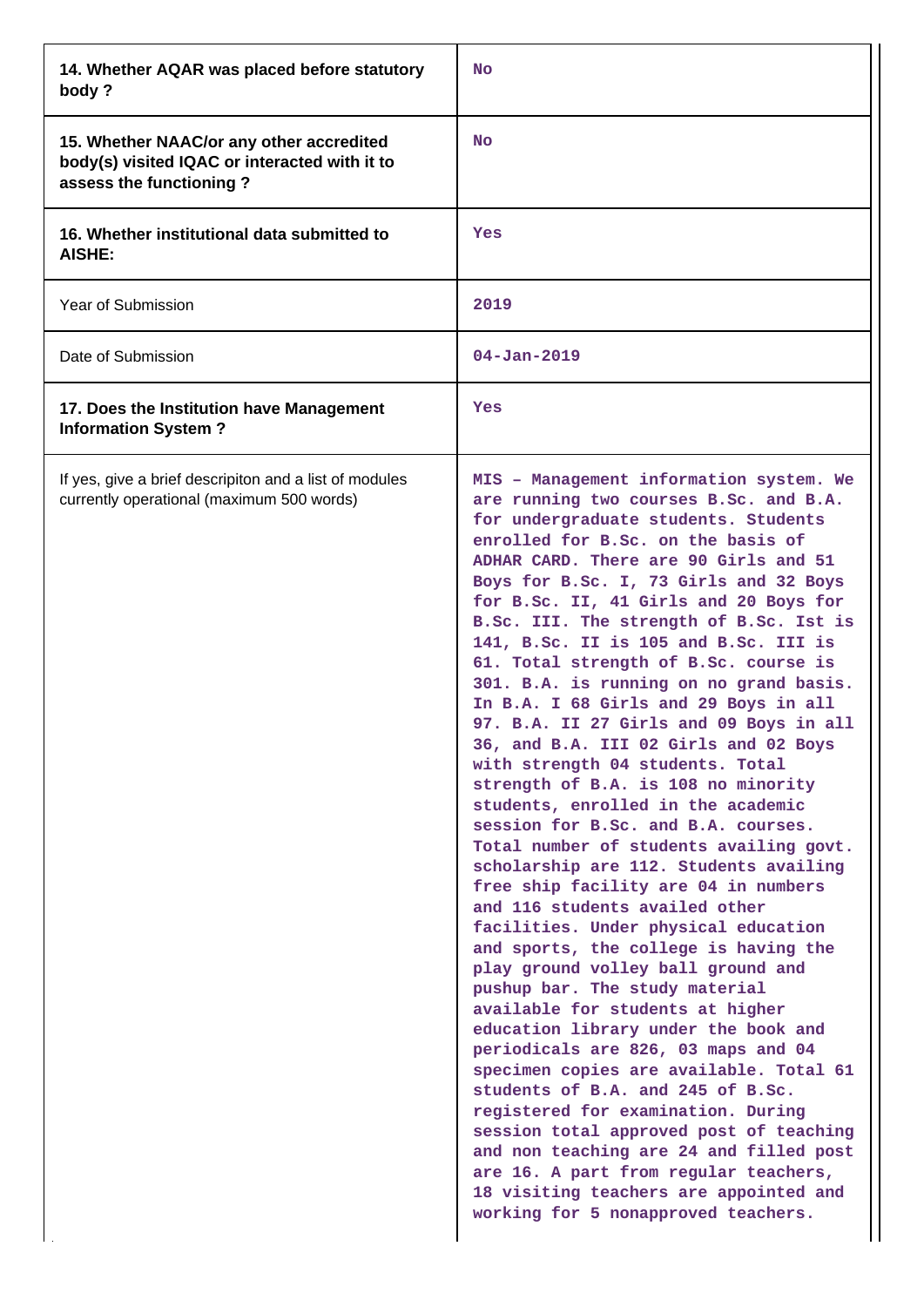**Appointed staff has been screened caste use are 07 in Botany, Zoology Chemistry where as Computer Science, Electronics, Physics, Mathematics running by appointing teachers on Clock hour basis. No as such plan scheme for expenditure. There is one student awarded Ph.D and 3 M.Phil students guided by Dr. P.M. Band. MIS shows details statements of salary of the existing staff.**

# **Part B**

### **CRITERION I – CURRICULAR ASPECTS**

#### **1.1 – Curriculum Planning and Implementation**

 1.1.1 – Institution has the mechanism for well planned curriculum delivery and documentation. Explain in 500 words

 **The college is affiliated to Sant Gadge Baba Amravati University, Amravati, who has framed the Curriculum and designed the development action plan for effective implementation amongst the student. The University invited the senior teachers of its affiliated colleges Subject-wise by arranging the meetings, workshop to develop the curriculum. For the effective curriculum delivery, Faculty members of the college have took extra ordinary efforts. In the beginning of the academic session, the action plan has been prepared in the form of Institutional Calendar and Institutional Time table accordingly the departmental time table has been framed by various departments. Activities have been organized and planned department wise, assignment writing, project and seminars, study tours, field visits, Institutional visits have been arranged. Apart from this, Identification of slow and advance learner, Remedial coaching classes for failure students, also conduct extra classes to complete the assigned syllabus, group discussion, surprise Quiz, Unit test carried out to assess the students. Teachers develop academic teaching plan, syllabus completion record and conducted departmental meetings to assess and coordinate the departmental activities. For effective curriculum delivery following facilities has been established in the college. • The internet facility has been providing at different segments. • The college has made one class room ICT enabled with LCD projectors and internet facilities. • Encourage students and teachers to participate in the Lectures organized by the college/ other colleges/ affiliating universities. • Various departments commenced educational tours, Botanical excursions, field visits etc. • Feedback on syllabus is obtained through interaction with the students in the classrooms. • The given feedback is analyzed by the faculty members of the concerned subject teacher for the curriculum modification. • The subject teacher communicate their recommendations on the basis of their analysis.**

| 1.1.2 – Certificate/ Diploma Courses introduced during the academic year                                                                                 |                                                                       |                                    |  |  |  |  |  |  |
|----------------------------------------------------------------------------------------------------------------------------------------------------------|-----------------------------------------------------------------------|------------------------------------|--|--|--|--|--|--|
| Certificate<br>Diploma Courses<br>Dates of<br><b>Duration</b><br>Skill<br>Focus on employ<br>ability/entreprene<br>Introduction<br>Development<br>urship |                                                                       |                                    |  |  |  |  |  |  |
|                                                                                                                                                          |                                                                       | No Data Entered/Not Applicable !!! |  |  |  |  |  |  |
| 1.2 - Academic Flexibility                                                                                                                               |                                                                       |                                    |  |  |  |  |  |  |
| 1.2.1 – New programmes/courses introduced during the academic year                                                                                       |                                                                       |                                    |  |  |  |  |  |  |
|                                                                                                                                                          | Programme Specialization<br>Dates of Introduction<br>Programme/Course |                                    |  |  |  |  |  |  |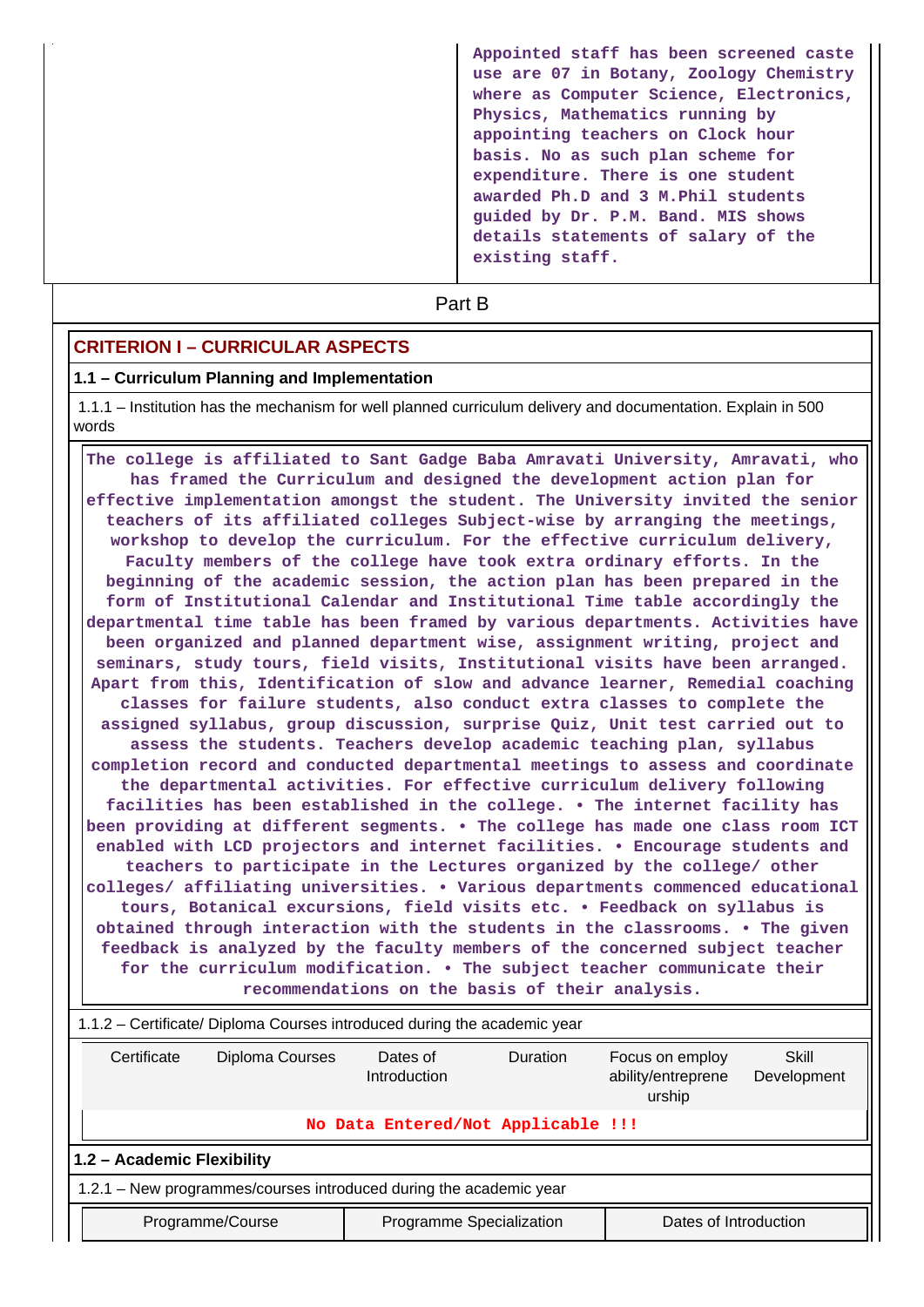| No Data Entered/Not Applicable !!!                                                                                                                                                                                                                                                                                                                                                                                                                                                                                                                                                                                                                                                                                                                                                                                                                                                                                                                                                                                                                                                                                                                |                          |                                    |                                                                 |  |  |  |  |
|---------------------------------------------------------------------------------------------------------------------------------------------------------------------------------------------------------------------------------------------------------------------------------------------------------------------------------------------------------------------------------------------------------------------------------------------------------------------------------------------------------------------------------------------------------------------------------------------------------------------------------------------------------------------------------------------------------------------------------------------------------------------------------------------------------------------------------------------------------------------------------------------------------------------------------------------------------------------------------------------------------------------------------------------------------------------------------------------------------------------------------------------------|--------------------------|------------------------------------|-----------------------------------------------------------------|--|--|--|--|
|                                                                                                                                                                                                                                                                                                                                                                                                                                                                                                                                                                                                                                                                                                                                                                                                                                                                                                                                                                                                                                                                                                                                                   |                          | No file uploaded.                  |                                                                 |  |  |  |  |
| 1.2.2 – Programmes in which Choice Based Credit System (CBCS)/Elective course system implemented at the<br>affiliated Colleges (if applicable) during the academic year.                                                                                                                                                                                                                                                                                                                                                                                                                                                                                                                                                                                                                                                                                                                                                                                                                                                                                                                                                                          |                          |                                    |                                                                 |  |  |  |  |
| Name of programmes adopting<br><b>CBCS</b>                                                                                                                                                                                                                                                                                                                                                                                                                                                                                                                                                                                                                                                                                                                                                                                                                                                                                                                                                                                                                                                                                                        | Programme Specialization |                                    | Date of implementation of<br><b>CBCS/Elective Course System</b> |  |  |  |  |
| No Data Entered/Not Applicable !!!                                                                                                                                                                                                                                                                                                                                                                                                                                                                                                                                                                                                                                                                                                                                                                                                                                                                                                                                                                                                                                                                                                                |                          |                                    |                                                                 |  |  |  |  |
| 1.2.3 - Students enrolled in Certificate/ Diploma Courses introduced during the year                                                                                                                                                                                                                                                                                                                                                                                                                                                                                                                                                                                                                                                                                                                                                                                                                                                                                                                                                                                                                                                              |                          |                                    |                                                                 |  |  |  |  |
|                                                                                                                                                                                                                                                                                                                                                                                                                                                                                                                                                                                                                                                                                                                                                                                                                                                                                                                                                                                                                                                                                                                                                   | Certificate              |                                    | Diploma Course                                                  |  |  |  |  |
|                                                                                                                                                                                                                                                                                                                                                                                                                                                                                                                                                                                                                                                                                                                                                                                                                                                                                                                                                                                                                                                                                                                                                   |                          | No Data Entered/Not Applicable !!! |                                                                 |  |  |  |  |
| 1.3 - Curriculum Enrichment                                                                                                                                                                                                                                                                                                                                                                                                                                                                                                                                                                                                                                                                                                                                                                                                                                                                                                                                                                                                                                                                                                                       |                          |                                    |                                                                 |  |  |  |  |
| 1.3.1 – Value-added courses imparting transferable and life skills offered during the year                                                                                                                                                                                                                                                                                                                                                                                                                                                                                                                                                                                                                                                                                                                                                                                                                                                                                                                                                                                                                                                        |                          |                                    |                                                                 |  |  |  |  |
| <b>Value Added Courses</b>                                                                                                                                                                                                                                                                                                                                                                                                                                                                                                                                                                                                                                                                                                                                                                                                                                                                                                                                                                                                                                                                                                                        | Date of Introduction     |                                    | Number of Students Enrolled                                     |  |  |  |  |
|                                                                                                                                                                                                                                                                                                                                                                                                                                                                                                                                                                                                                                                                                                                                                                                                                                                                                                                                                                                                                                                                                                                                                   |                          | No Data Entered/Not Applicable !!! |                                                                 |  |  |  |  |
|                                                                                                                                                                                                                                                                                                                                                                                                                                                                                                                                                                                                                                                                                                                                                                                                                                                                                                                                                                                                                                                                                                                                                   |                          | No file uploaded.                  |                                                                 |  |  |  |  |
| 1.3.2 - Field Projects / Internships under taken during the year                                                                                                                                                                                                                                                                                                                                                                                                                                                                                                                                                                                                                                                                                                                                                                                                                                                                                                                                                                                                                                                                                  |                          |                                    |                                                                 |  |  |  |  |
| Project/Programme Title                                                                                                                                                                                                                                                                                                                                                                                                                                                                                                                                                                                                                                                                                                                                                                                                                                                                                                                                                                                                                                                                                                                           | Programme Specialization |                                    | No. of students enrolled for Field<br>Projects / Internships    |  |  |  |  |
| <b>BSC</b>                                                                                                                                                                                                                                                                                                                                                                                                                                                                                                                                                                                                                                                                                                                                                                                                                                                                                                                                                                                                                                                                                                                                        |                          | Botany                             | 25                                                              |  |  |  |  |
|                                                                                                                                                                                                                                                                                                                                                                                                                                                                                                                                                                                                                                                                                                                                                                                                                                                                                                                                                                                                                                                                                                                                                   |                          | No file uploaded.                  |                                                                 |  |  |  |  |
| 1.4 - Feedback System                                                                                                                                                                                                                                                                                                                                                                                                                                                                                                                                                                                                                                                                                                                                                                                                                                                                                                                                                                                                                                                                                                                             |                          |                                    |                                                                 |  |  |  |  |
| 1.4.1 - Whether structured feedback received from all the stakeholders.                                                                                                                                                                                                                                                                                                                                                                                                                                                                                                                                                                                                                                                                                                                                                                                                                                                                                                                                                                                                                                                                           |                          |                                    |                                                                 |  |  |  |  |
| <b>Students</b>                                                                                                                                                                                                                                                                                                                                                                                                                                                                                                                                                                                                                                                                                                                                                                                                                                                                                                                                                                                                                                                                                                                                   |                          |                                    | Yes                                                             |  |  |  |  |
| <b>Teachers</b>                                                                                                                                                                                                                                                                                                                                                                                                                                                                                                                                                                                                                                                                                                                                                                                                                                                                                                                                                                                                                                                                                                                                   |                          |                                    | Yes                                                             |  |  |  |  |
| <b>Employers</b>                                                                                                                                                                                                                                                                                                                                                                                                                                                                                                                                                                                                                                                                                                                                                                                                                                                                                                                                                                                                                                                                                                                                  |                          |                                    | Yes                                                             |  |  |  |  |
| Alumni                                                                                                                                                                                                                                                                                                                                                                                                                                                                                                                                                                                                                                                                                                                                                                                                                                                                                                                                                                                                                                                                                                                                            |                          |                                    | Yes                                                             |  |  |  |  |
| Parents                                                                                                                                                                                                                                                                                                                                                                                                                                                                                                                                                                                                                                                                                                                                                                                                                                                                                                                                                                                                                                                                                                                                           |                          |                                    | <b>Yes</b>                                                      |  |  |  |  |
| 1.4.2 – How the feedback obtained is being analyzed and utilized for overall development of the institution?<br>(maximum 500 words)                                                                                                                                                                                                                                                                                                                                                                                                                                                                                                                                                                                                                                                                                                                                                                                                                                                                                                                                                                                                               |                          |                                    |                                                                 |  |  |  |  |
| <b>Feedback Obtained</b>                                                                                                                                                                                                                                                                                                                                                                                                                                                                                                                                                                                                                                                                                                                                                                                                                                                                                                                                                                                                                                                                                                                          |                          |                                    |                                                                 |  |  |  |  |
| Institution obtains feedback on the syllabus and its transaction at the<br>institution from the students, teachers, employers, alumni and parents. Number<br>of questions has been put to know how effective the curriculum syllabi is, in<br>different semesters, availability of the text books and reference books in the<br>library, relevancy of the course as per the time need, whether students<br>satisfied with teaching, teachers, available infrastructure, whether the course<br>is relevant in getting jobs and placement, teachers approach towards overall<br>development of the students, transparency in evaluation system and follow up<br>regarding the assigned work. The Students are Satisfied with the degree course<br>of B.Sc. programme. There is a grading for the Teachers and Institution<br>approximately 40 students rated excellent, 40 very good and 20 good. Alumni<br>also given their feedback for how teachers encourage them in come up with<br>knowledge and weaknesses, clarity in teaching and classrooms, whether the<br>curriculum helps them in getting employment rating 20 excellent, 40 very good |                          |                                    |                                                                 |  |  |  |  |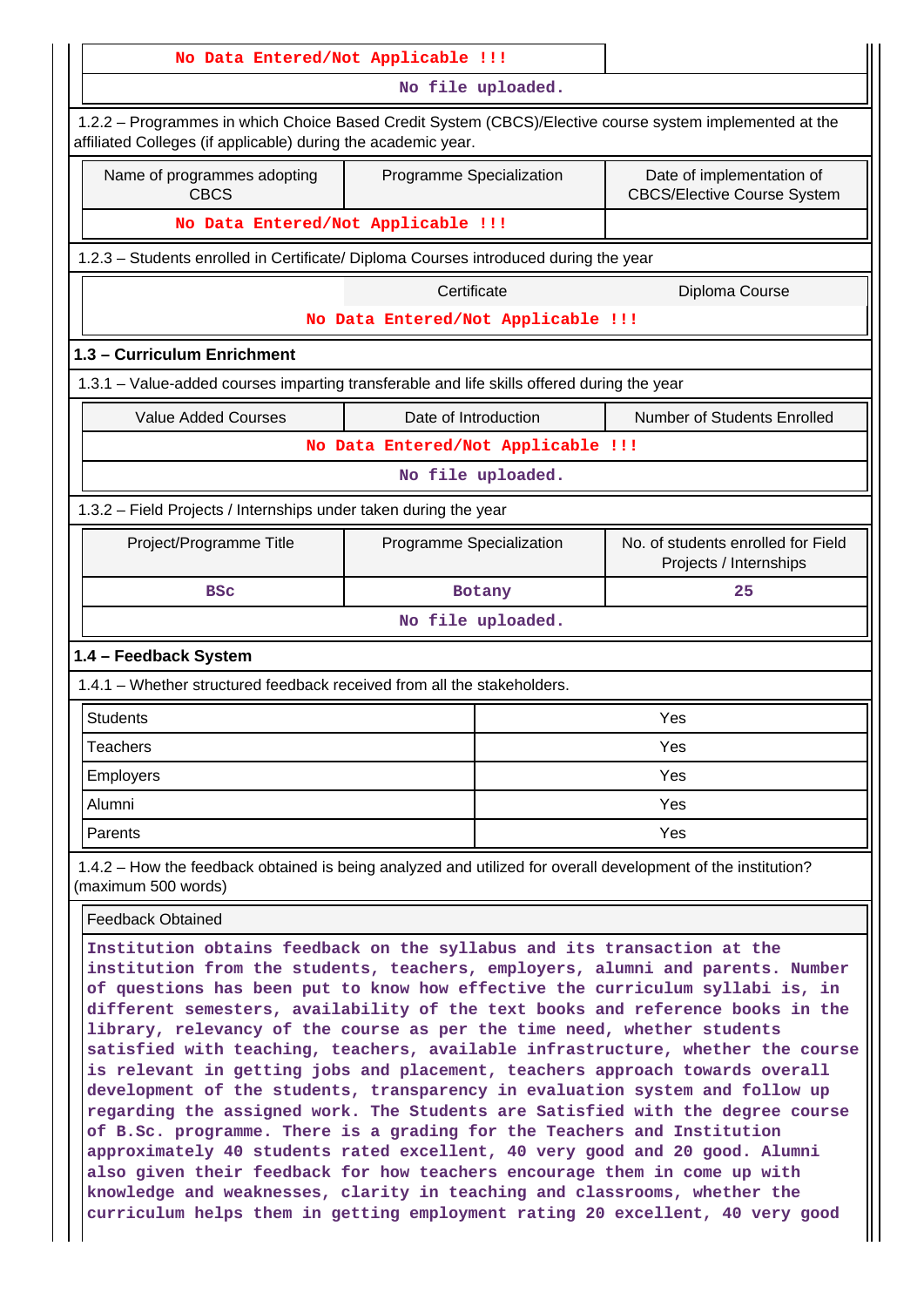**40 good. Institution also took the feedback from employer with similar types of question ere where students are satisfied with the curriculum they learned during their degree programme in each course. Teachers have verified the feedback and planned accordingly to improve the teaching learning process on the various courses in the institution.**

# **CRITERION II – TEACHING- LEARNING AND EVALUATION**

### **2.1 – Student Enrolment and Profile**

# 2.1.1 – Demand Ratio during the year

|           | Name of the<br>Programme<br>Specialization<br>Programme       |                                                              |  | Number of seats<br>available                                 |                                                                                                  |    | Number of<br>Application received                                                                | <b>Students Enrolled</b>                                    |  |
|-----------|---------------------------------------------------------------|--------------------------------------------------------------|--|--------------------------------------------------------------|--------------------------------------------------------------------------------------------------|----|--------------------------------------------------------------------------------------------------|-------------------------------------------------------------|--|
|           | <b>BA</b>                                                     | Nill                                                         |  | 120                                                          |                                                                                                  | 96 |                                                                                                  | 96                                                          |  |
|           | <b>BSC</b>                                                    | Nill                                                         |  |                                                              | 144                                                                                              |    | 140                                                                                              | 140                                                         |  |
| View File |                                                               |                                                              |  |                                                              |                                                                                                  |    |                                                                                                  |                                                             |  |
|           | 2.2 - Catering to Student Diversity                           |                                                              |  |                                                              |                                                                                                  |    |                                                                                                  |                                                             |  |
|           | 2.2.1 - Student - Full time teacher ratio (current year data) |                                                              |  |                                                              |                                                                                                  |    |                                                                                                  |                                                             |  |
|           | Year                                                          | Number of<br>students enrolled<br>in the institution<br>(UG) |  | Number of<br>students enrolled<br>in the institution<br>(PG) | Number of<br>fulltime teachers<br>available in the<br>institution<br>teaching only UG<br>courses |    | Number of<br>fulltime teachers<br>available in the<br>institution<br>teaching only PG<br>courses | Number of<br>teachers<br>teaching both UG<br>and PG courses |  |

# **2.3 – Teaching - Learning Process**

 2.3.1 – Percentage of teachers using ICT for effective teaching with Learning Management Systems (LMS), Elearning resources etc. (current year data)

 **2018 444 Nill 5 Nill 5**

| Number of<br>Teachers on Roll | Number of<br>teachers using<br>ICT (LMS, e-<br>Resources) | <b>ICT Tools and</b><br>resources<br>available | Number of ICT<br>enabled<br><b>Classrooms</b> | Numberof smart<br>classrooms | E-resources and<br>techniques used |
|-------------------------------|-----------------------------------------------------------|------------------------------------------------|-----------------------------------------------|------------------------------|------------------------------------|
|                               |                                                           |                                                |                                               | Nill                         |                                    |

[View File of ICT Tools and resources](https://assessmentonline.naac.gov.in/public/Postacc/ict_tools/19271_ict_tools_1647081790.xlsx)

[View File of E-resources and techniques used](https://assessmentonline.naac.gov.in/public/Postacc/e_resource/19271_e_resource_1647081774.xlsx)

2.3.2 – Students mentoring system available in the institution? Give details. (maximum 500 words)

 Explanation :- Yes there is availability of mentor-mentee system in our institute.There are total 5 full time teachers in our institute during 2018-2019 session. Total admitted students in our institute is 444 of B.A. B.Sc.as per teacher student ratio each teacher have 89 students.For 1 mentor there are 89 mentee ratio.Each mentor take meeting of there mentee thrice in a year. Each mentor solve their mentees problem.If required each mentor arranged meeting with parents.In this way each mentor maintain record of each meeting

| Number of students enrolled in the<br>institution | Number of fulltime teachers | Mentor: Mentee Ratio |  |
|---------------------------------------------------|-----------------------------|----------------------|--|
| 444                                               |                             | 1:89                 |  |

### **2.4 – Teacher Profile and Quality**

2.4.1 – Number of full time teachers appointed during the year

| No. of sanctioned<br>positions | No. of filled positions | Vacant positions | <b>Positions filled during</b><br>the current year | No. of faculty with<br>Ph.D |
|--------------------------------|-------------------------|------------------|----------------------------------------------------|-----------------------------|
|                                |                         |                  |                                                    |                             |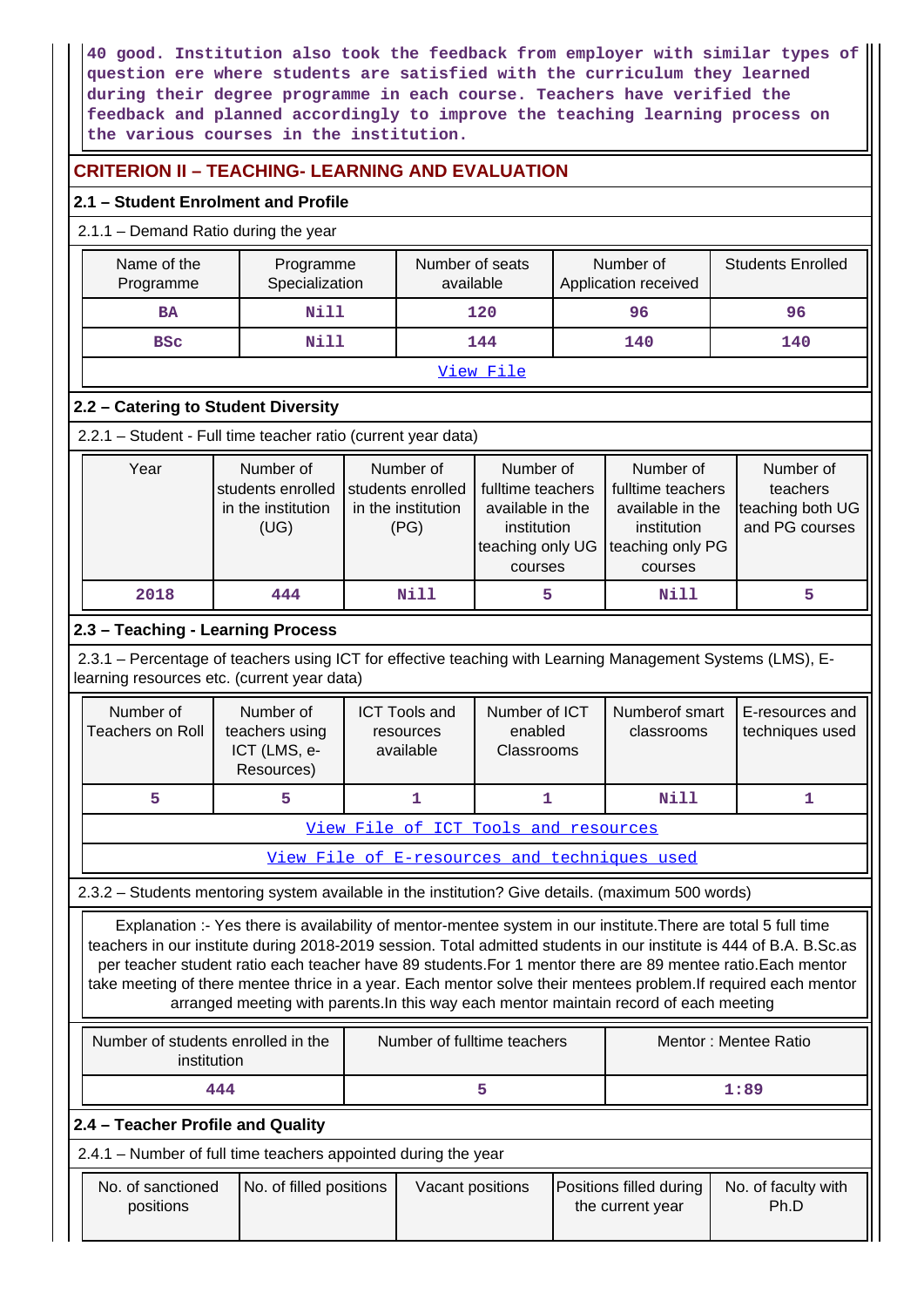|                                                     | 12                                                                                                                                                                                              | 8                                                                                                          |                   | 4 | Nill                                                           |            | 6                                                                                     |  |  |
|-----------------------------------------------------|-------------------------------------------------------------------------------------------------------------------------------------------------------------------------------------------------|------------------------------------------------------------------------------------------------------------|-------------------|---|----------------------------------------------------------------|------------|---------------------------------------------------------------------------------------|--|--|
|                                                     | 2.4.2 - Honours and recognition received by teachers (received awards, recognition, fellowships at State, National,<br>International level from Government, recognised bodies during the year ) |                                                                                                            |                   |   |                                                                |            |                                                                                       |  |  |
|                                                     | Year of Award                                                                                                                                                                                   | Name of full time teachers<br>receiving awards from<br>state level, national level,<br>international level |                   |   | Designation                                                    |            | Name of the award,<br>fellowship, received from<br>Government or recognized<br>bodies |  |  |
|                                                     |                                                                                                                                                                                                 | No Data Entered/Not Applicable !!!                                                                         |                   |   |                                                                |            |                                                                                       |  |  |
|                                                     |                                                                                                                                                                                                 |                                                                                                            | No file uploaded. |   |                                                                |            |                                                                                       |  |  |
|                                                     | 2.5 - Evaluation Process and Reforms                                                                                                                                                            |                                                                                                            |                   |   |                                                                |            |                                                                                       |  |  |
|                                                     | 2.5.1 – Number of days from the date of semester-end/ year- end examination till the declaration of results during<br>the year                                                                  |                                                                                                            |                   |   |                                                                |            |                                                                                       |  |  |
|                                                     | Programme Name                                                                                                                                                                                  | Programme Code                                                                                             | Semester/year     |   | Last date of the last<br>semester-end/year-<br>end examination |            | Date of declaration of<br>results of semester-<br>end/ year- end<br>examination       |  |  |
| 2018-2019<br>11/05/2019<br><b>BSC</b><br><b>BSC</b> |                                                                                                                                                                                                 |                                                                                                            |                   |   |                                                                | 19/07/2019 |                                                                                       |  |  |
|                                                     | <b>BA</b>                                                                                                                                                                                       | <b>B.A.</b>                                                                                                | 2018-2019         |   | 11/05/2019                                                     |            | 06/07/2019                                                                            |  |  |
|                                                     | View File                                                                                                                                                                                       |                                                                                                            |                   |   |                                                                |            |                                                                                       |  |  |
|                                                     | 2.5.2 – Reforms initiated on Continuous Internal Evaluation (CIE) system at the institutional level (250 words)                                                                                 |                                                                                                            |                   |   |                                                                |            |                                                                                       |  |  |

 **Reforms Initiated On Continuous Internal Evaluation (CIE) System At The Institutional Level Assessment and Evaluation process: This is a two tier system. 1. University defined and 2. College defined We conduct various examinations to evaluate the students. The college has also taken an initiative for the students to appear in different competative exams conducting by different organization. For example: The evaluation examinations organized by Amravati University Chemistry Teachers Association (AUCTA) in which students shown there keen interest and also score well. This Aptitude Test is for final year students to evaluate their basic knowledge in Chemistry. In 2018-19, 08 students under the guidance of Dr. A. D. Khambre, HOD Activity Incharge of Dept. of Chemistry. . Evaluation and assessment process: The main written examination is conducted at the end of the semester.75 Attendance is compulsory to face the main written examination conducted by University. Home examination for First and Second semester of First year.Second and final year is conducted by the University at the affiliated examination center.The college has to ensure the students that they are ready for these examinations. Thus, all types.(objective and subjective) of tests are planned before commencement of each semester. Also, to promote students learning and involvement in extracurricular activities, term work norms are prepared well in advance.The college has defined set of internal assessment as per the academic calendar prepared by the related committee. There are two Unit tests for each semester at college level. Examination Committee schedules and executes the evaluation process with strict monitoring on regular basis.The Principal also takes stock of the progress in weekly HOD meetings. The HODs also call upon the departmental meetings to take review of the departmental work regarding examinations.Examination Coordinator looks after the smooth conduction of Internal Tests.The results of each test are strictly declared and displayed on the notice board. The students can see their respective answer sheets and discuss their queries with concerned staff.The evaluation has also been done by conducting surprise test by respective course teachers in the mid and at the end of every months of the academic session.The students re-notified about their performance after evaluation of students is displayed on notice board**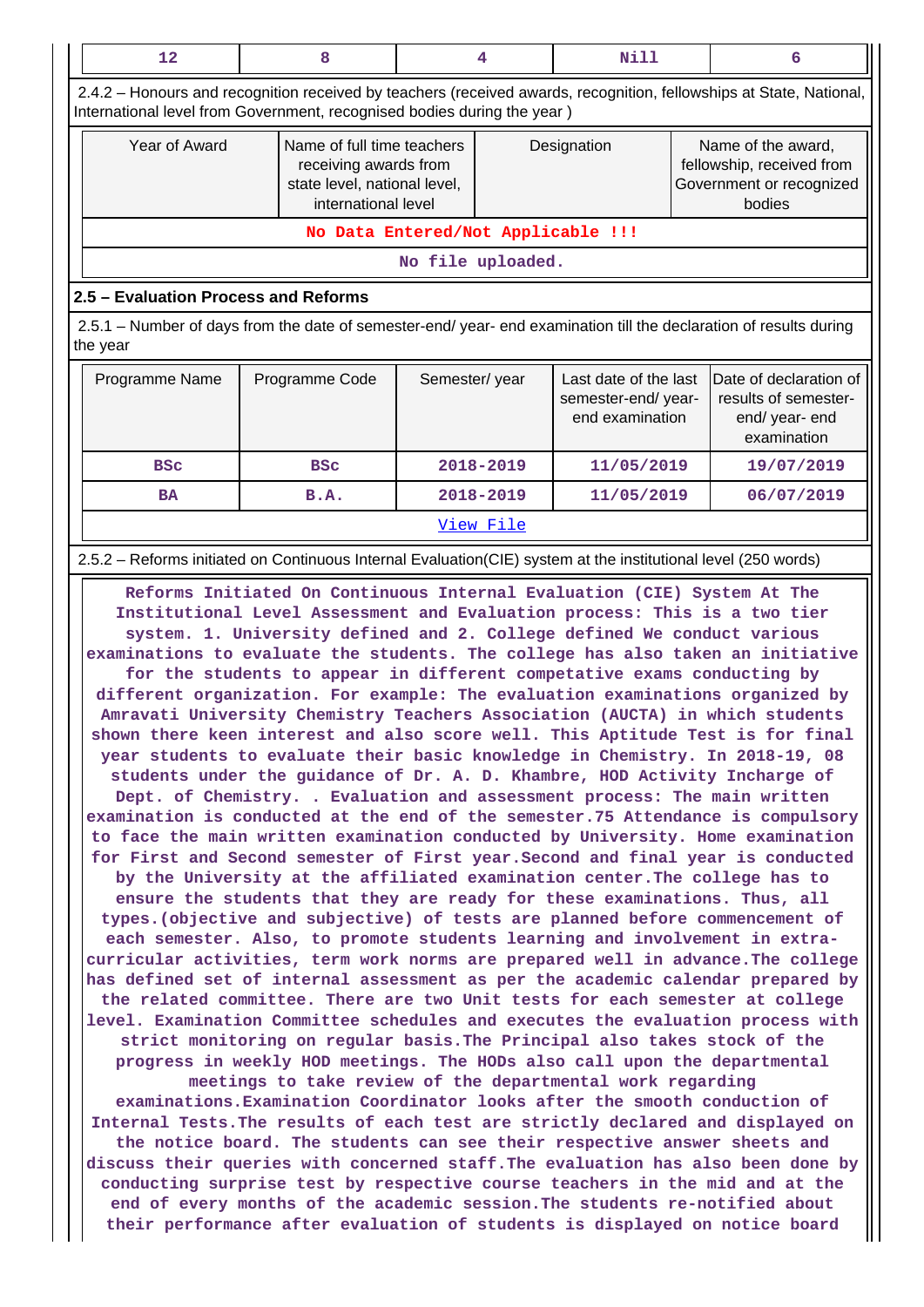**through Continuous Assessment Report (CAR).Student can discuss any queries about CAR with the concerned teachers. Continuous Internal Assessment: 1.The institute believes firmly in continuous evaluation of the students for their sustained performance. Hence a structured evaluation process has been designed and implemented. 2.The question papers are prepared for test and conducted as per the University examination pattern. 3.To prepare students for practical and oral examinations, college conducts moc Oral/Practical exams. 4.The institute conducts two unit tests in each semester, MCQ Tests and Exams appropriately as per the requirement of the concerned syllabi of different classes. 5.The assessment is also based on the student's regularity and activity, overall performance and behavior.**

 2.5.3 – Academic calendar prepared and adhered for conduct of Examination and other related matters (250 words)

 **Academic Calendar Prepared Adhered For Conduct of Examination And Other Related Matters Response: Institutions have gained its unique position among peer institutions through scrupulously planning and executing the Teaching-Learning processes. Following points are considered in the execution process. Preparation of Academic Calendar: The college has prepare academic calendar in two academic sessions for running the academic programme smoothly. 1st session started in the month of June and ended with October. 2nd session started in the month of November and ended in April. Contents of Academic Calendar include commencement of teaching, Conclusion of Teaching,Practical / Oral / Theory / Unit test Examination dates.Result declaration dates / Project, Seminar Assignment Submission dates / Holidays.The base of University Calendar is used as a reference point to prepare academic calendar of the institute. Academic calendar is prepared and circulated at least one month in advance to all concerned teaching staff.Such a calendar of Semester pattern for the session 2018-19 is uploaded.It mainly consists of start and end dates of the teaching, examination, result declaration and submission dates, Holidays, etc.**

#### **2.6 – Student Performance and Learning Outcomes**

 2.6.1 – Program outcomes, program specific outcomes and course outcomes for all programs offered by the institution are stated and displayed in website of the institution (to provide the weblink)

#### **No Data Entered/Not Applicable !!!**

2.6.2 – Pass percentage of students

| Programme<br>Code | Programme<br>Name | Programme<br>Specialization | Number of<br>students<br>appeared in the<br>final year<br>examination | Number of<br>students passed<br>in final year<br>examination | Pass Percentage |  |  |  |
|-------------------|-------------------|-----------------------------|-----------------------------------------------------------------------|--------------------------------------------------------------|-----------------|--|--|--|
| B.SC              | <b>BSC</b>        | Nill                        | 61                                                                    | Nill                                                         |                 |  |  |  |
| B.A               | <b>BA</b>         | Nill                        | 4                                                                     | $\overline{\mathbf{2}}$                                      | 50              |  |  |  |
| No file uploaded. |                   |                             |                                                                       |                                                              |                 |  |  |  |

#### **2.7 – Student Satisfaction Survey**

 2.7.1 – Student Satisfaction Survey (SSS) on overall institutional performance (Institution may design the questionnaire) (results and details be provided as weblink)

#### **No Data Entered/Not Applicable !!!**

#### **CRITERION III – RESEARCH, INNOVATIONS AND EXTENSION**

#### **3.1 – Resource Mobilization for Research**

3.1.1 – Research funds sanctioned and received from various agencies, industry and other organisations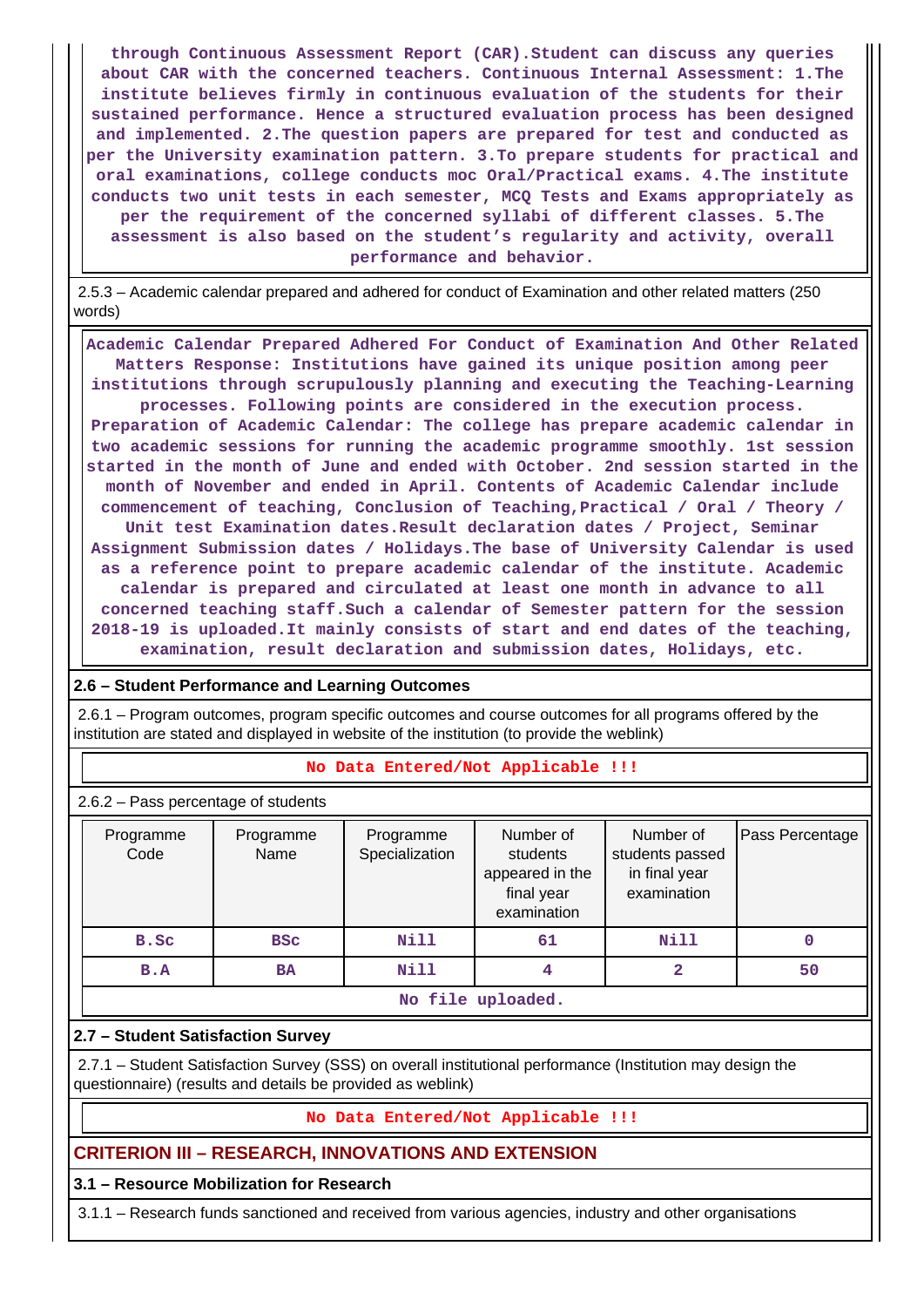| Nature of the Project                                                                                                                    |                        |            | Duration                           | Name of the funding<br>agency |                        |                         | Total grant<br>sanctioned |                                                 | Amount received<br>during the year                                                                                 |
|------------------------------------------------------------------------------------------------------------------------------------------|------------------------|------------|------------------------------------|-------------------------------|------------------------|-------------------------|---------------------------|-------------------------------------------------|--------------------------------------------------------------------------------------------------------------------|
|                                                                                                                                          |                        |            | No Data Entered/Not Applicable !!! |                               |                        |                         |                           |                                                 |                                                                                                                    |
|                                                                                                                                          |                        |            |                                    | No file uploaded.             |                        |                         |                           |                                                 |                                                                                                                    |
| 3.2 - Innovation Ecosystem                                                                                                               |                        |            |                                    |                               |                        |                         |                           |                                                 |                                                                                                                    |
| 3.2.1 – Workshops/Seminars Conducted on Intellectual Property Rights (IPR) and Industry-Academia Innovative<br>practices during the year |                        |            |                                    |                               |                        |                         |                           |                                                 |                                                                                                                    |
| Title of workshop/seminar                                                                                                                |                        |            |                                    | Name of the Dept.             |                        |                         |                           | Date                                            |                                                                                                                    |
|                                                                                                                                          |                        |            | No Data Entered/Not Applicable !!! |                               |                        |                         |                           |                                                 |                                                                                                                    |
| 3.2.2 - Awards for Innovation won by Institution/Teachers/Research scholars/Students during the year                                     |                        |            |                                    |                               |                        |                         |                           |                                                 |                                                                                                                    |
| Title of the innovation                                                                                                                  |                        |            | Name of Awardee                    | <b>Awarding Agency</b>        |                        |                         | Date of award             |                                                 | Category                                                                                                           |
| No Data Entered/Not Applicable !!!                                                                                                       |                        |            |                                    |                               |                        |                         |                           |                                                 |                                                                                                                    |
|                                                                                                                                          |                        |            |                                    | No file uploaded.             |                        |                         |                           |                                                 |                                                                                                                    |
| 3.2.3 – No. of Incubation centre created, start-ups incubated on campus during the year                                                  |                        |            |                                    |                               |                        |                         |                           |                                                 |                                                                                                                    |
| Incubation<br>Sponsered By<br>Name<br>Center                                                                                             |                        |            |                                    | Name of the<br>Start-up       |                        | Nature of Start-<br>up  | Date of<br>Commencement   |                                                 |                                                                                                                    |
| No Data Entered/Not Applicable !!!                                                                                                       |                        |            |                                    |                               |                        |                         |                           |                                                 |                                                                                                                    |
|                                                                                                                                          |                        |            |                                    | No file uploaded.             |                        |                         |                           |                                                 |                                                                                                                    |
| 3.3 - Research Publications and Awards                                                                                                   |                        |            |                                    |                               |                        |                         |                           |                                                 |                                                                                                                    |
| 3.3.1 – Incentive to the teachers who receive recognition/awards                                                                         |                        |            |                                    |                               |                        |                         |                           |                                                 |                                                                                                                    |
|                                                                                                                                          | <b>State</b>           |            |                                    | National                      |                        |                         |                           | International                                   |                                                                                                                    |
|                                                                                                                                          |                        |            | No Data Entered/Not Applicable !!! |                               |                        |                         |                           |                                                 |                                                                                                                    |
| 3.3.2 - Ph. Ds awarded during the year (applicable for PG College, Research Center)                                                      |                        |            |                                    |                               |                        |                         |                           |                                                 |                                                                                                                    |
|                                                                                                                                          | Name of the Department |            |                                    |                               |                        |                         |                           | Number of PhD's Awarded                         |                                                                                                                    |
|                                                                                                                                          |                        |            | No Data Entered/Not Applicable !!! |                               |                        |                         |                           |                                                 |                                                                                                                    |
| 3.3.3 - Research Publications in the Journals notified on UGC website during the year                                                    |                        |            |                                    |                               |                        |                         |                           |                                                 |                                                                                                                    |
| <b>Type</b>                                                                                                                              |                        |            | Department                         |                               |                        | Number of Publication   |                           | Average Impact Factor (if<br>any)               |                                                                                                                    |
| National                                                                                                                                 |                        |            | zoology                            |                               |                        | $\overline{\mathbf{2}}$ |                           |                                                 | Nill                                                                                                               |
|                                                                                                                                          |                        |            |                                    |                               | View File              |                         |                           |                                                 |                                                                                                                    |
| Proceedings per Teacher during the year                                                                                                  |                        |            |                                    |                               |                        |                         |                           |                                                 | 3.3.4 – Books and Chapters in edited Volumes / Books published, and papers in National/International Conference    |
|                                                                                                                                          |                        | Department |                                    |                               |                        |                         |                           | Number of Publication                           |                                                                                                                    |
|                                                                                                                                          |                        | Botany     |                                    |                               |                        |                         |                           | 1                                               |                                                                                                                    |
|                                                                                                                                          |                        | Chemistry  |                                    |                               |                        |                         |                           | 1                                               |                                                                                                                    |
|                                                                                                                                          |                        |            |                                    | No file uploaded.             |                        |                         |                           |                                                 |                                                                                                                    |
| Web of Science or PubMed/ Indian Citation Index                                                                                          |                        |            |                                    |                               |                        |                         |                           |                                                 | 3.3.5 - Bibliometrics of the publications during the last Academic year based on average citation index in Scopus/ |
| Title of the<br>Paper                                                                                                                    | Name of<br>Author      |            | Title of journal                   |                               | Year of<br>publication | <b>Citation Index</b>   |                           | Institutional<br>affiliation as<br>mentioned in | Number of<br>citations<br>excluding self                                                                           |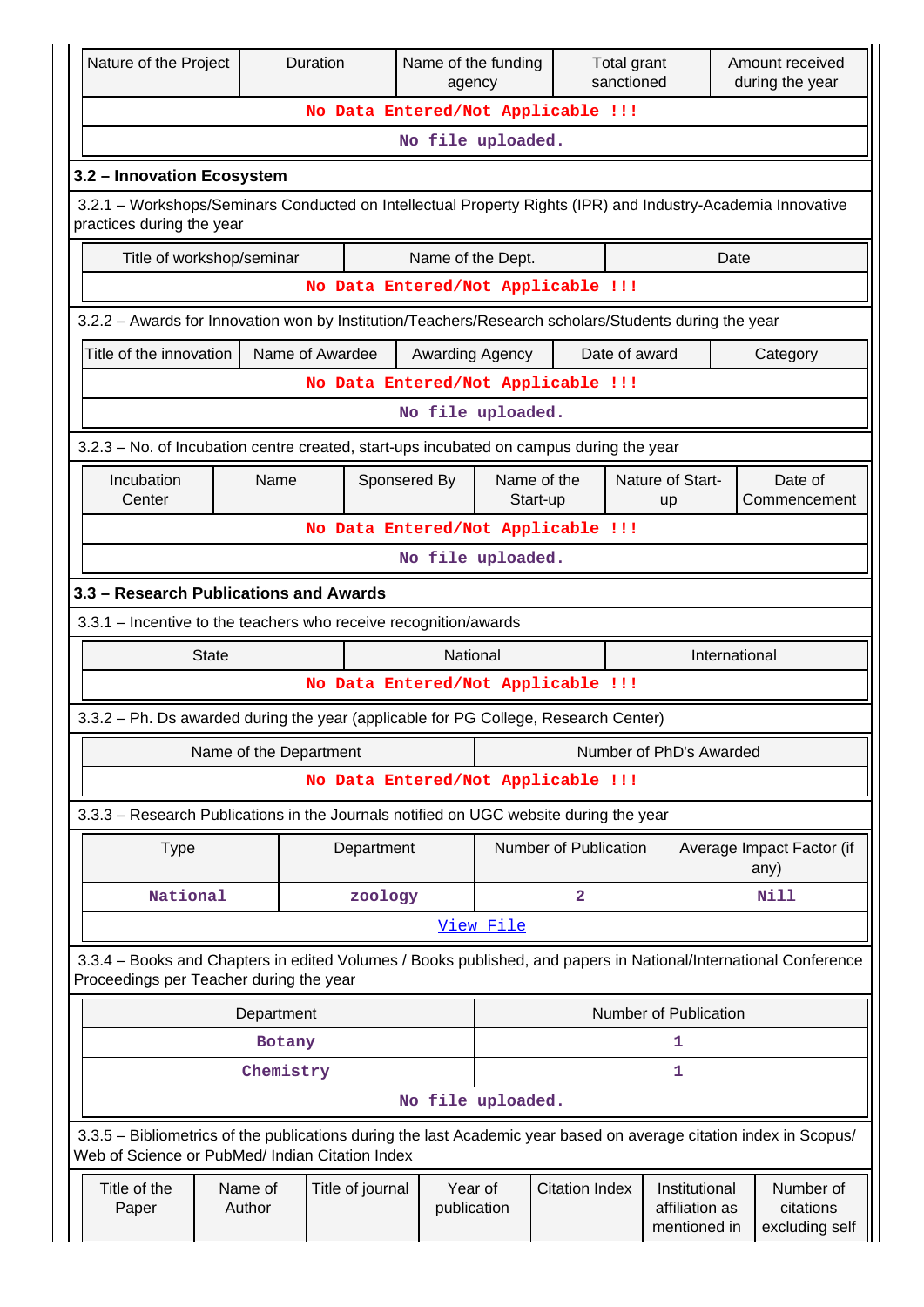|                                                                                                                                                                                                                    |                           |                                                                                                                      |                   |                         |                                                          | the publication                                      | citation                                                           |
|--------------------------------------------------------------------------------------------------------------------------------------------------------------------------------------------------------------------|---------------------------|----------------------------------------------------------------------------------------------------------------------|-------------------|-------------------------|----------------------------------------------------------|------------------------------------------------------|--------------------------------------------------------------------|
| Diversity<br>Of Dragonf<br>lies And D<br>amselflies<br>(Order<br>Odonata<br>Class<br>Insect)<br>Around The<br>Morna Dam<br>Patur Dist<br>Akola<br>India B Ma<br>harashtra                                          | DR N. A.<br><b>MANWAR</b> | An Inter<br>national M<br>ultidiscip<br>linary<br>Quartery<br>Research<br>Journal<br>Ajanta Vol<br>8 Issue I<br>2019 |                   | 2019                    | Nill                                                     | Nill                                                 | <b>Nill</b>                                                        |
| Gastroin<br>testinal<br>Parasites<br>Of<br>Felischaus<br>(JUNGLE<br>CAT) In<br>Katepurna<br>Wildlife<br>Sanctuary<br>Akola<br>India                                                                                | DR A.<br><b>SHIRBHATE</b> | An Inter<br>national M<br>ultidiscip<br>linary<br>Quartery<br>Research<br>Journal<br>Ajanta Vol<br>8 Issue<br>2019   |                   | 2019<br>View File       | <b>Nill</b>                                              | Nill                                                 | Nill                                                               |
| 3.3.6 - h-Index of the Institutional Publications during the year. (based on Scopus/ Web of science)                                                                                                               |                           |                                                                                                                      |                   |                         |                                                          |                                                      |                                                                    |
| Title of the<br>Paper                                                                                                                                                                                              | Name of<br>Author         | Title of journal                                                                                                     | publication       | Year of                 | h-index                                                  | Number of<br>citations<br>excluding self<br>citation | Institutional<br>affiliation as<br>mentioned in<br>the publication |
|                                                                                                                                                                                                                    |                           |                                                                                                                      |                   |                         | No Data Entered/Not Applicable !!!                       |                                                      |                                                                    |
|                                                                                                                                                                                                                    |                           |                                                                                                                      | No file uploaded. |                         |                                                          |                                                      |                                                                    |
| 3.3.7 - Faculty participation in Seminars/Conferences and Symposia during the year:                                                                                                                                |                           |                                                                                                                      |                   |                         |                                                          |                                                      |                                                                    |
| Number of Faculty<br>Attended/Semi<br>nars/Workshops                                                                                                                                                               |                           | International<br><b>Nill</b>                                                                                         |                   | National<br>4           | <b>State</b><br>Nill                                     |                                                      | Local<br>Nill                                                      |
| Presented<br>papers                                                                                                                                                                                                |                           | <b>Nill</b>                                                                                                          |                   | $\overline{\mathbf{2}}$ | Nill                                                     |                                                      | <b>Nill</b>                                                        |
|                                                                                                                                                                                                                    |                           |                                                                                                                      |                   | View File               |                                                          |                                                      |                                                                    |
| 3.4 - Extension Activities                                                                                                                                                                                         |                           |                                                                                                                      |                   |                         |                                                          |                                                      |                                                                    |
| 3.4.1 – Number of extension and outreach programmes conducted in collaboration with industry, community and<br>Non- Government Organisations through NSS/NCC/Red cross/Youth Red Cross (YRC) etc., during the year |                           |                                                                                                                      |                   |                         |                                                          |                                                      |                                                                    |
| Title of the activities                                                                                                                                                                                            |                           | Organising unit/agency/<br>collaborating agency                                                                      |                   |                         | Number of teachers<br>participated in such<br>activities |                                                      | Number of students<br>participated in such<br>activities           |
|                                                                                                                                                                                                                    |                           |                                                                                                                      |                   |                         | No Data Entered/Not Applicable !!!                       |                                                      |                                                                    |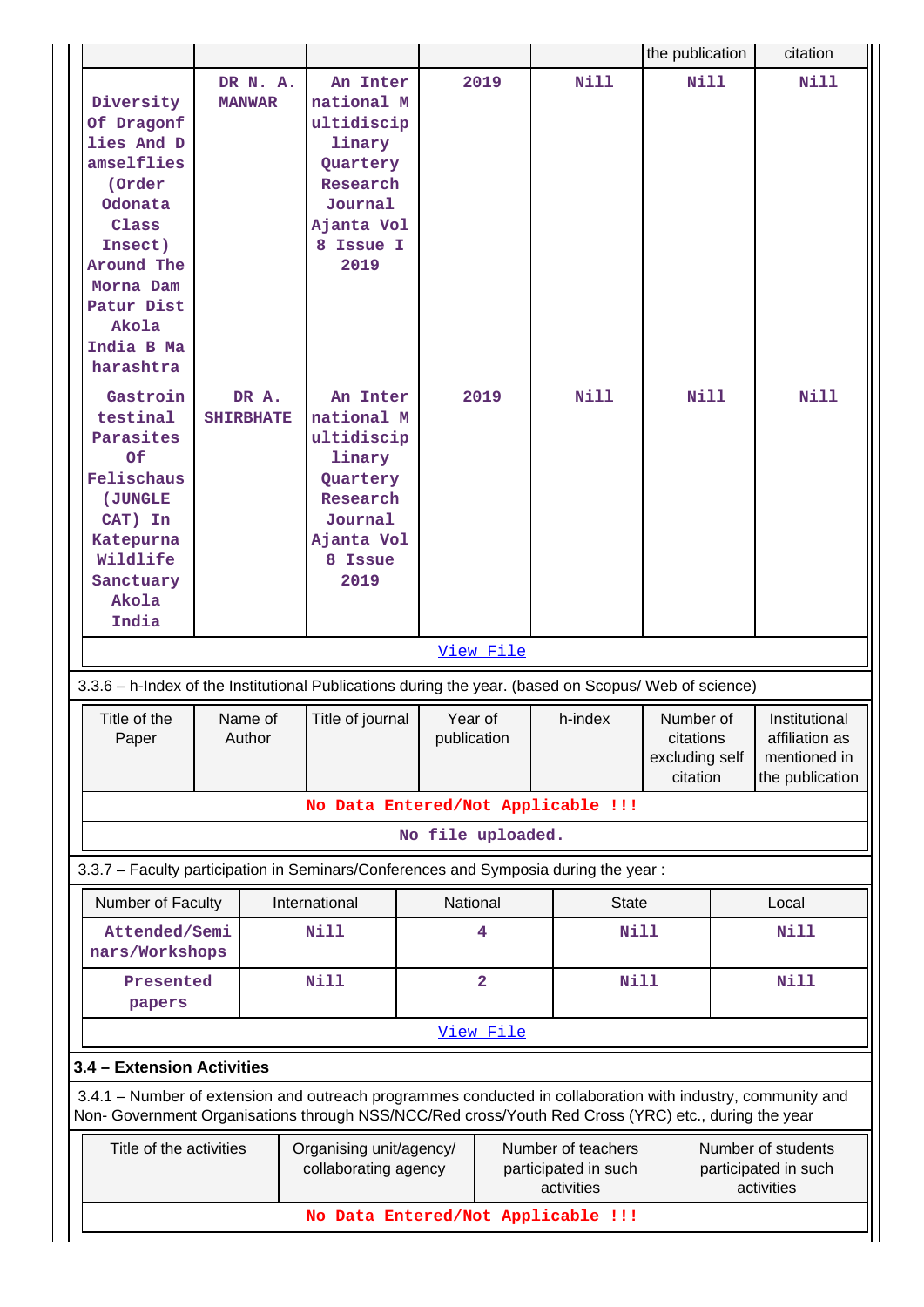|                                                                                                                                                                                                                |                                                                                                                   |  |                    |                      | No file uploaded.                  |                                                         |                                                         |                                                           |  |
|----------------------------------------------------------------------------------------------------------------------------------------------------------------------------------------------------------------|-------------------------------------------------------------------------------------------------------------------|--|--------------------|----------------------|------------------------------------|---------------------------------------------------------|---------------------------------------------------------|-----------------------------------------------------------|--|
| 3.4.2 - Awards and recognition received for extension activities from Government and other recognized bodies<br>during the year                                                                                |                                                                                                                   |  |                    |                      |                                    |                                                         |                                                         |                                                           |  |
| Name of the activity                                                                                                                                                                                           |                                                                                                                   |  | Award/Recognition  |                      |                                    | <b>Awarding Bodies</b>                                  |                                                         | Number of students<br><b>Benefited</b>                    |  |
|                                                                                                                                                                                                                |                                                                                                                   |  |                    |                      | No Data Entered/Not Applicable !!! |                                                         |                                                         |                                                           |  |
|                                                                                                                                                                                                                |                                                                                                                   |  |                    |                      | No file uploaded.                  |                                                         |                                                         |                                                           |  |
| 3.4.3 - Students participating in extension activities with Government Organisations, Non-Government<br>Organisations and programmes such as Swachh Bharat, Aids Awareness, Gender Issue, etc. during the year |                                                                                                                   |  |                    |                      |                                    |                                                         |                                                         |                                                           |  |
| Name of the scheme<br>Organising unit/Agen<br>cy/collaborating<br>agency                                                                                                                                       |                                                                                                                   |  |                    | Name of the activity |                                    | Number of teachers<br>participated in such<br>activites | Number of students<br>participated in such<br>activites |                                                           |  |
|                                                                                                                                                                                                                |                                                                                                                   |  |                    |                      | No Data Entered/Not Applicable !!! |                                                         |                                                         |                                                           |  |
|                                                                                                                                                                                                                |                                                                                                                   |  |                    |                      | No file uploaded.                  |                                                         |                                                         |                                                           |  |
| 3.5 - Collaborations                                                                                                                                                                                           |                                                                                                                   |  |                    |                      |                                    |                                                         |                                                         |                                                           |  |
| 3.5.1 - Number of Collaborative activities for research, faculty exchange, student exchange during the year                                                                                                    |                                                                                                                   |  |                    |                      |                                    |                                                         |                                                         |                                                           |  |
|                                                                                                                                                                                                                | Source of financial support<br>Duration<br>Nature of activity<br>Participant                                      |  |                    |                      |                                    |                                                         |                                                         |                                                           |  |
| No Data Entered/Not Applicable !!!                                                                                                                                                                             |                                                                                                                   |  |                    |                      |                                    |                                                         |                                                         |                                                           |  |
|                                                                                                                                                                                                                |                                                                                                                   |  |                    |                      | No file uploaded.                  |                                                         |                                                         |                                                           |  |
| 3.5.2 - Linkages with institutions/industries for internship, on-the- job training, project work, sharing of research<br>facilities etc. during the year                                                       |                                                                                                                   |  |                    |                      |                                    |                                                         |                                                         |                                                           |  |
| Nature of linkage                                                                                                                                                                                              | Title of the<br>Name of the<br>linkage<br>partnering<br>institution/<br>industry<br>/research lab<br>with contact |  |                    | details              | <b>Duration From</b>               |                                                         | Duration To                                             | Participant                                               |  |
|                                                                                                                                                                                                                |                                                                                                                   |  |                    |                      | No Data Entered/Not Applicable !!! |                                                         |                                                         |                                                           |  |
|                                                                                                                                                                                                                |                                                                                                                   |  |                    |                      | No file uploaded.                  |                                                         |                                                         |                                                           |  |
| 3.5.3 - MoUs signed with institutions of national, international importance, other universities, industries, corporate<br>houses etc. during the year                                                          |                                                                                                                   |  |                    |                      |                                    |                                                         |                                                         |                                                           |  |
| Organisation                                                                                                                                                                                                   |                                                                                                                   |  | Date of MoU signed |                      |                                    | Purpose/Activities                                      |                                                         | Number of<br>students/teachers<br>participated under MoUs |  |
|                                                                                                                                                                                                                |                                                                                                                   |  |                    |                      | No Data Entered/Not Applicable !!! |                                                         |                                                         |                                                           |  |
|                                                                                                                                                                                                                |                                                                                                                   |  |                    |                      | No file uploaded.                  |                                                         |                                                         |                                                           |  |
| <b>CRITERION IV - INFRASTRUCTURE AND LEARNING RESOURCES</b>                                                                                                                                                    |                                                                                                                   |  |                    |                      |                                    |                                                         |                                                         |                                                           |  |
| 4.1 - Physical Facilities                                                                                                                                                                                      |                                                                                                                   |  |                    |                      |                                    |                                                         |                                                         |                                                           |  |
| 4.1.1 - Budget allocation, excluding salary for infrastructure augmentation during the year                                                                                                                    |                                                                                                                   |  |                    |                      |                                    |                                                         |                                                         |                                                           |  |
|                                                                                                                                                                                                                |                                                                                                                   |  |                    |                      |                                    |                                                         |                                                         |                                                           |  |
| Budget allocated for infrastructure augmentation<br>Budget utilized for infrastructure development<br>3347323<br>3347323                                                                                       |                                                                                                                   |  |                    |                      |                                    |                                                         |                                                         |                                                           |  |
| 4.1.2 - Details of augmentation in infrastructure facilities during the year                                                                                                                                   |                                                                                                                   |  |                    |                      |                                    |                                                         |                                                         |                                                           |  |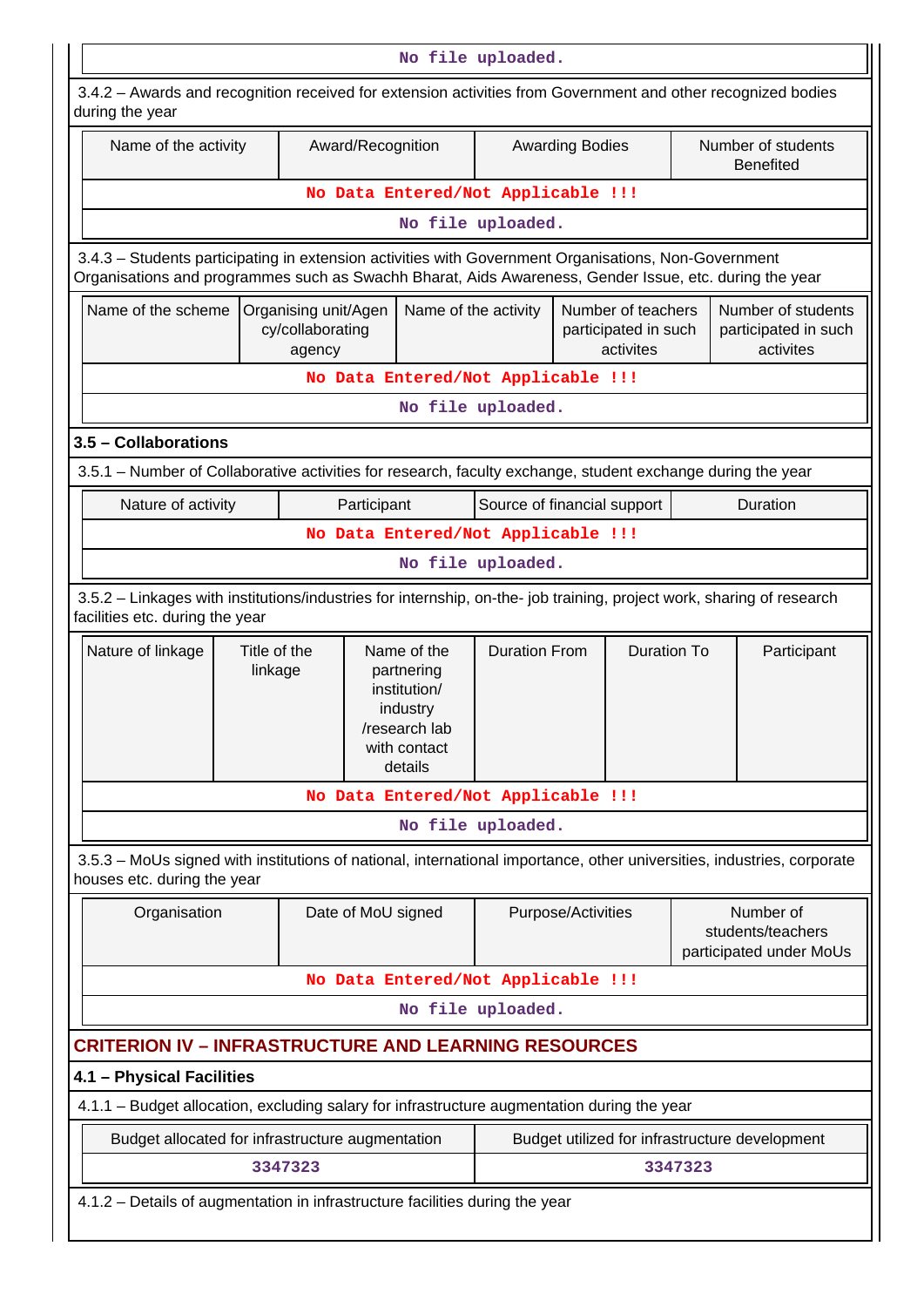|                                      |                                            | <b>Facilities</b> |  |                                                                  |                                                                                     | <b>Existing or Newly Added</b>                                                                              |                                                                                                                                                                                                                |                    |             |                                                   |               |
|--------------------------------------|--------------------------------------------|-------------------|--|------------------------------------------------------------------|-------------------------------------------------------------------------------------|-------------------------------------------------------------------------------------------------------------|----------------------------------------------------------------------------------------------------------------------------------------------------------------------------------------------------------------|--------------------|-------------|---------------------------------------------------|---------------|
|                                      |                                            | Campus Area       |  |                                                                  |                                                                                     | Existing                                                                                                    |                                                                                                                                                                                                                |                    |             |                                                   |               |
|                                      |                                            |                   |  |                                                                  |                                                                                     | View File                                                                                                   |                                                                                                                                                                                                                |                    |             |                                                   |               |
| 4.2 - Library as a Learning Resource |                                            |                   |  |                                                                  |                                                                                     |                                                                                                             |                                                                                                                                                                                                                |                    |             |                                                   |               |
|                                      |                                            |                   |  |                                                                  | 4.2.1 - Library is automated {Integrated Library Management System (ILMS)}          |                                                                                                             |                                                                                                                                                                                                                |                    |             |                                                   |               |
|                                      | Name of the ILMS<br>software               |                   |  | Nature of automation (fully<br>or patially)                      |                                                                                     |                                                                                                             | Version                                                                                                                                                                                                        |                    |             | Year of automation                                |               |
|                                      | e-Granthalaya                              |                   |  | Fully                                                            |                                                                                     |                                                                                                             | 3.0                                                                                                                                                                                                            |                    |             | 2015                                              |               |
|                                      | 4.2.2 - Library Services                   |                   |  |                                                                  |                                                                                     |                                                                                                             |                                                                                                                                                                                                                |                    |             |                                                   |               |
|                                      | Library<br>Existing<br>Service Type        |                   |  |                                                                  | Newly Added                                                                         |                                                                                                             |                                                                                                                                                                                                                |                    | Total       |                                                   |               |
|                                      | 165000<br>825<br>Text<br><b>Books</b>      |                   |  | <b>Nill</b>                                                      | <b>Nill</b>                                                                         |                                                                                                             | 825                                                                                                                                                                                                            |                    | 165000      |                                                   |               |
|                                      |                                            |                   |  |                                                                  | View File                                                                           |                                                                                                             |                                                                                                                                                                                                                |                    |             |                                                   |               |
|                                      | (Learning Management System (LMS) etc      |                   |  |                                                                  |                                                                                     |                                                                                                             | 4.2.3 - E-content developed by teachers such as: e-PG- Pathshala, CEC (under e-PG- Pathshala CEC (Under<br>Graduate) SWAYAM other MOOCs platform NPTEL/NMEICT/any other Government initiatives & institutional |                    |             |                                                   |               |
|                                      | Name of the Teacher<br>Name of the Module  |                   |  |                                                                  |                                                                                     |                                                                                                             | Platform on which module<br>is developed                                                                                                                                                                       |                    |             | Date of launching e-<br>content                   |               |
| Nil<br>Nil                           |                                            |                   |  |                                                                  | Nil                                                                                 |                                                                                                             |                                                                                                                                                                                                                |                    | <b>Nill</b> |                                                   |               |
| No file uploaded.                    |                                            |                   |  |                                                                  |                                                                                     |                                                                                                             |                                                                                                                                                                                                                |                    |             |                                                   |               |
|                                      | 4.3 - IT Infrastructure                    |                   |  |                                                                  |                                                                                     |                                                                                                             |                                                                                                                                                                                                                |                    |             |                                                   |               |
|                                      | 4.3.1 - Technology Upgradation (overall)   |                   |  |                                                                  |                                                                                     |                                                                                                             |                                                                                                                                                                                                                |                    |             |                                                   |               |
| <b>Type</b>                          | <b>Total Co</b><br>mputers                 | Computer<br>Lab   |  | Internet                                                         | <b>Browsing</b><br>centers                                                          | Computer<br>Centers                                                                                         | Office                                                                                                                                                                                                         | Departme<br>nts    |             | Available<br><b>Bandwidt</b><br>h (MBPS/<br>GBPS) | <b>Others</b> |
| Existin<br>g                         | 20                                         | 15                |  | 1                                                                | $\mathbf 0$                                                                         | $\mathbf 0$                                                                                                 | 1                                                                                                                                                                                                              | 3                  |             | $\mathbf{2}$                                      | $\mathbf 0$   |
| Added                                | $\mathbf 0$                                | $\mathbf 0$       |  | $\mathbf 0$                                                      | $\mathbf 0$                                                                         | $\mathbf{0}$                                                                                                | $\mathbf{0}$                                                                                                                                                                                                   | $\mathbf 0$        |             | 0                                                 | $\mathbf 0$   |
| Total                                | 20                                         | 15                |  | 1                                                                | 0                                                                                   | 0                                                                                                           | 1                                                                                                                                                                                                              | 3                  |             | $\mathbf{2}$                                      | $\mathbf 0$   |
|                                      |                                            |                   |  |                                                                  | 4.3.2 - Bandwidth available of internet connection in the Institution (Leased line) |                                                                                                             |                                                                                                                                                                                                                |                    |             |                                                   |               |
|                                      |                                            |                   |  |                                                                  |                                                                                     | 2 MBPS/ GBPS                                                                                                |                                                                                                                                                                                                                |                    |             |                                                   |               |
|                                      | 4.3.3 - Facility for e-content             |                   |  |                                                                  |                                                                                     |                                                                                                             |                                                                                                                                                                                                                |                    |             |                                                   |               |
|                                      | Name of the e-content development facility |                   |  |                                                                  |                                                                                     |                                                                                                             | Provide the link of the videos and media centre and                                                                                                                                                            | recording facility |             |                                                   |               |
|                                      |                                            |                   |  |                                                                  |                                                                                     |                                                                                                             | No Data Entered/Not Applicable !!!                                                                                                                                                                             |                    |             |                                                   |               |
|                                      | 4.4 - Maintenance of Campus Infrastructure |                   |  |                                                                  |                                                                                     |                                                                                                             |                                                                                                                                                                                                                |                    |             |                                                   |               |
|                                      | component, during the year                 |                   |  |                                                                  |                                                                                     |                                                                                                             | 4.4.1 – Expenditure incurred on maintenance of physical facilities and academic support facilities, excluding salary                                                                                           |                    |             |                                                   |               |
|                                      | Assigned Budget on<br>academic facilities  |                   |  | Expenditure incurred on<br>maintenance of academic<br>facilities |                                                                                     | Expenditure incurredon<br>Assigned budget on<br>physical facilities<br>maintenance of physical<br>facilites |                                                                                                                                                                                                                |                    |             |                                                   |               |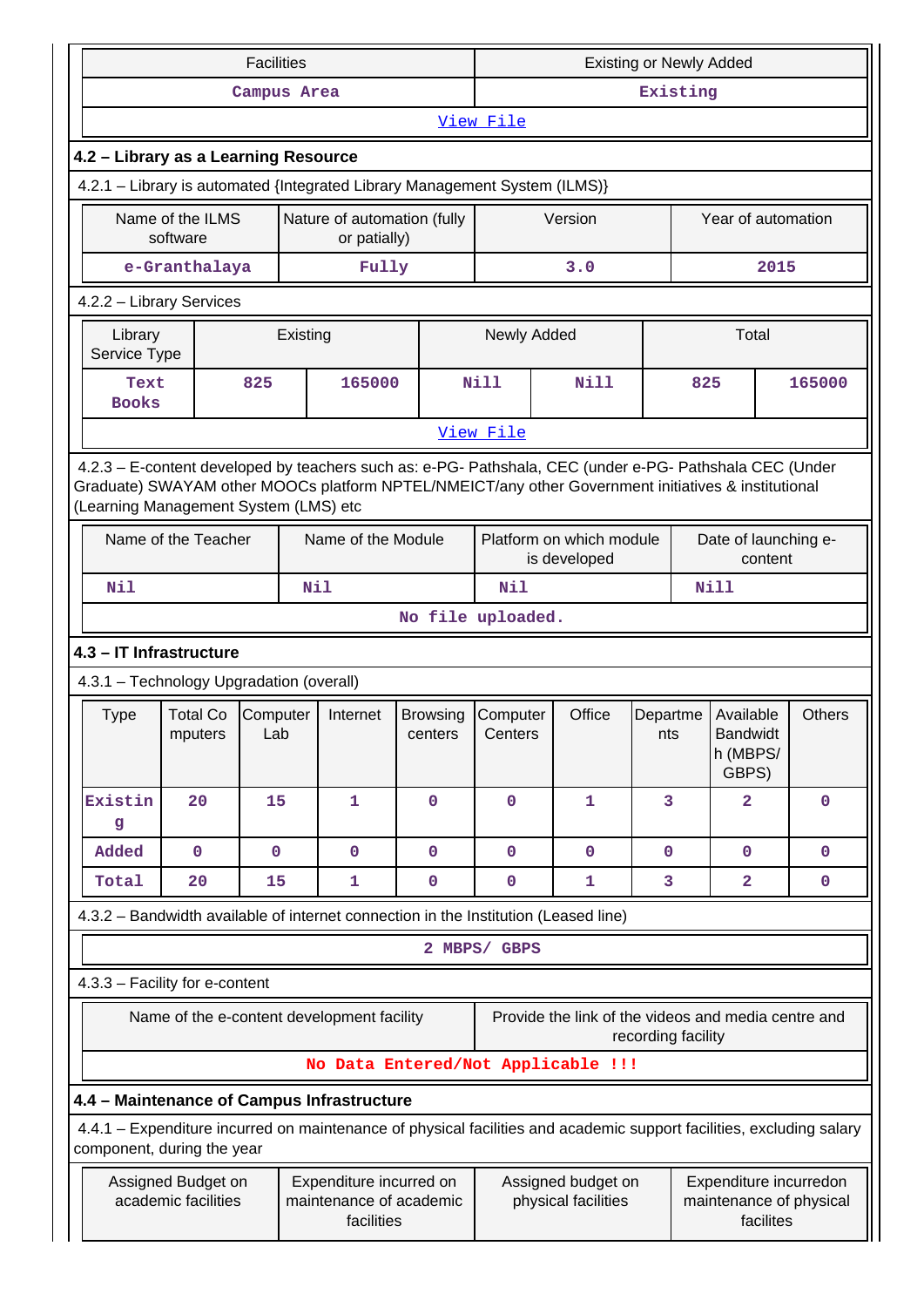|  | 3347323<br>------- | $3317393$<br>د ۲ |  |  |
|--|--------------------|------------------|--|--|
|--|--------------------|------------------|--|--|

 4.4.2 – Procedures and policies for maintaining and utilizing physical, academic and support facilities - laboratory, library, sports complex, computers, classrooms etc. (maximum 500 words) (information to be available in institutional Website, provide link)

 **The institution prepear the budget every year for maintenance and up keep of the facilities. Faculty members request for the maintenance need of the department to the principal. The proposel get sanction by the principal. The college has a maintenance committee which look after the maintenance requirement and makes recomendation. The principal is the chairman of this committee for the maintenance and up keep of the infratructure, facilities and equipment of the college, budgetary provision are made in the local managment committees. The college has appointed sweeper for the cleaning and maintenance of college primises and toilets. Other maintenance is done by non teaching staffs (Peons). Laboratory equipment are calibrated regularly by local service provider and by teacher. If the instrument becomes unserviceble with in its service warranty period, naturally it is return to the supplier for calibration service or replacement. The college has uninterrupted power supply using invertor (UPS). For the supply of water college has bore well in the campus and enough overhead tank distribution network throughout the campus. The acqua guard for safe water water cooling facilities is available.**

<http://mpascpatur.org/pdf/DocScanner%2008-Mar-2022%2012-39%20pm.pdf>

# **CRITERION V – STUDENT SUPPORT AND PROGRESSION**

### **5.1 – Student Support**

5.1.1 – Scholarships and Financial Support

|                                         | Name/Title of the scheme | Number of students | Amount in Rupees |
|-----------------------------------------|--------------------------|--------------------|------------------|
| Financial Support<br>from institution   |                          |                    |                  |
| Financial Support<br>from Other Sources |                          |                    |                  |
| a) National                             | 0                        | Nill               |                  |
| b) International                        |                          | Nill               |                  |
|                                         |                          | No file uploaded.  |                  |

 5.1.2 – Number of capability enhancement and development schemes such as Soft skill development, Remedial coaching, Language lab, Bridge courses, Yoga, Meditation, Personal Counselling and Mentoring etc.,

| Name of the capability<br>enhancement scheme                                                                                             |                       |  | Date of implemetation                                                | Number of students<br>enrolled                                              |                                                              |  | Agencies involved             |
|------------------------------------------------------------------------------------------------------------------------------------------|-----------------------|--|----------------------------------------------------------------------|-----------------------------------------------------------------------------|--------------------------------------------------------------|--|-------------------------------|
| No Data Entered/Not Applicable !!!                                                                                                       |                       |  |                                                                      |                                                                             |                                                              |  |                               |
| No file uploaded.                                                                                                                        |                       |  |                                                                      |                                                                             |                                                              |  |                               |
| 5.1.3 – Students benefited by guidance for competitive examinations and career counselling offered by the<br>institution during the year |                       |  |                                                                      |                                                                             |                                                              |  |                               |
| Year                                                                                                                                     | Name of the<br>scheme |  | Number of<br>benefited<br>students for<br>competitive<br>examination | Number of<br>benefited<br>students by<br>career<br>counseling<br>activities | Number of<br>students who<br>have passedin<br>the comp. exam |  | Number of<br>studentsp placed |
| No Data Entered/Not Applicable !!!                                                                                                       |                       |  |                                                                      |                                                                             |                                                              |  |                               |
|                                                                                                                                          |                       |  |                                                                      | No file uploaded.                                                           |                                                              |  |                               |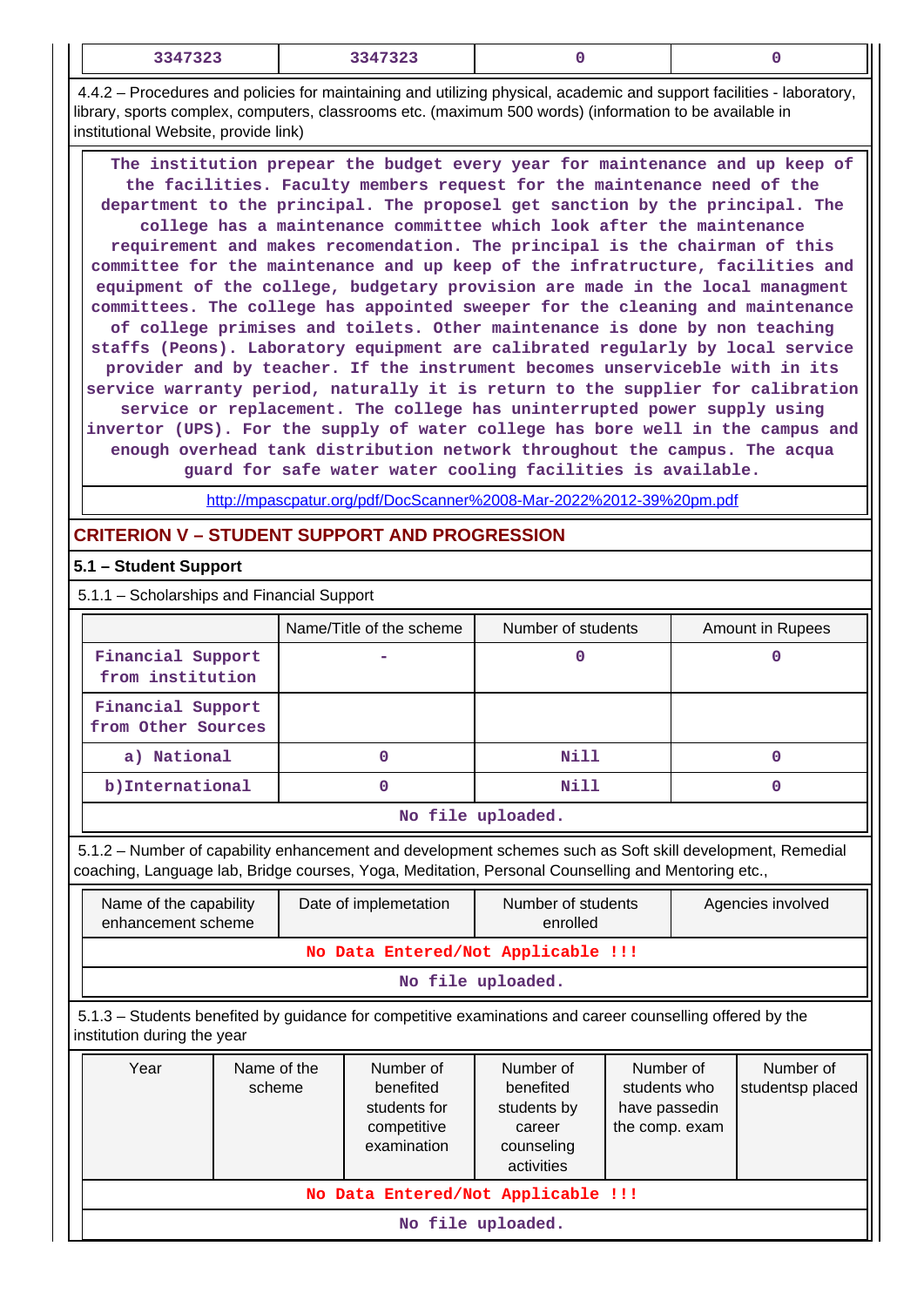| 5.1.4 – Institutional mechanism for transparency, timely redressal of student grievances, Prevention of sexual<br>harassment and ragging cases during the year                         |                                                             |                                    |                                    |                                                                                                                                                                                                                                                                                                    |                                                                          |  |  |
|----------------------------------------------------------------------------------------------------------------------------------------------------------------------------------------|-------------------------------------------------------------|------------------------------------|------------------------------------|----------------------------------------------------------------------------------------------------------------------------------------------------------------------------------------------------------------------------------------------------------------------------------------------------|--------------------------------------------------------------------------|--|--|
| Total grievances received                                                                                                                                                              |                                                             | Number of grievances redressed     |                                    | Avg. number of days for grievance<br>redressal                                                                                                                                                                                                                                                     |                                                                          |  |  |
|                                                                                                                                                                                        |                                                             | No Data Entered/Not Applicable !!! |                                    |                                                                                                                                                                                                                                                                                                    |                                                                          |  |  |
|                                                                                                                                                                                        | 5.2 - Student Progression                                   |                                    |                                    |                                                                                                                                                                                                                                                                                                    |                                                                          |  |  |
| 5.2.1 – Details of campus placement during the year                                                                                                                                    |                                                             |                                    |                                    |                                                                                                                                                                                                                                                                                                    |                                                                          |  |  |
|                                                                                                                                                                                        | On campus                                                   |                                    |                                    | Off campus                                                                                                                                                                                                                                                                                         |                                                                          |  |  |
| Nameof<br>organizations<br>visited                                                                                                                                                     | Number of<br>students<br>participated                       | Number of<br>stduents placed       | Nameof<br>organizations<br>visited | Number of<br>students<br>participated                                                                                                                                                                                                                                                              | Number of<br>stduents placed                                             |  |  |
|                                                                                                                                                                                        |                                                             | No Data Entered/Not Applicable !!! |                                    |                                                                                                                                                                                                                                                                                                    |                                                                          |  |  |
|                                                                                                                                                                                        |                                                             |                                    | No file uploaded.                  |                                                                                                                                                                                                                                                                                                    |                                                                          |  |  |
| 5.2.2 - Student progression to higher education in percentage during the year                                                                                                          |                                                             |                                    |                                    |                                                                                                                                                                                                                                                                                                    |                                                                          |  |  |
| Year                                                                                                                                                                                   | Number of<br>students<br>enrolling into<br>higher education | Programme<br>graduated from        | Depratment<br>graduated from       | Name of<br>institution joined                                                                                                                                                                                                                                                                      | Name of<br>programme<br>admitted to                                      |  |  |
| 2018                                                                                                                                                                                   | 10                                                          | B.Sc                               | <b>MPASC</b><br>Patur              | S.A.College<br>akola<br>Khandelwal<br>Akola<br>Manorama<br>College<br>Vivekanand<br>College<br>Gramin Polyt<br>echnique, Nan<br>ded PGDMLT<br>College<br>Risod Dr.<br>H.N. Sinha<br>college<br>Patur LRT<br>College<br>Akola GN<br><b>Azad</b><br>Barshitakali<br>Purushhottam<br>College<br>Patur | M.A.<br>D. Pharm M. Sc<br>M.Sc PGDMLT<br>PGDMLT M.A.<br>MBA M.Sc<br>B.Ed |  |  |
|                                                                                                                                                                                        |                                                             |                                    | View File                          |                                                                                                                                                                                                                                                                                                    |                                                                          |  |  |
| 5.2.3 - Students qualifying in state/ national/ international level examinations during the year<br>(eg:NET/SET/SLET/GATE/GMAT/CAT/GRE/TOFEL/Civil Services/State Government Services) |                                                             |                                    |                                    |                                                                                                                                                                                                                                                                                                    |                                                                          |  |  |
|                                                                                                                                                                                        | Items                                                       |                                    |                                    | Number of students selected/ qualifying                                                                                                                                                                                                                                                            |                                                                          |  |  |
|                                                                                                                                                                                        |                                                             | No Data Entered/Not Applicable !!! |                                    |                                                                                                                                                                                                                                                                                                    |                                                                          |  |  |
|                                                                                                                                                                                        |                                                             |                                    | No file uploaded.                  |                                                                                                                                                                                                                                                                                                    |                                                                          |  |  |
| 5.2.4 - Sports and cultural activities / competitions organised at the institution level during the year                                                                               |                                                             |                                    |                                    |                                                                                                                                                                                                                                                                                                    |                                                                          |  |  |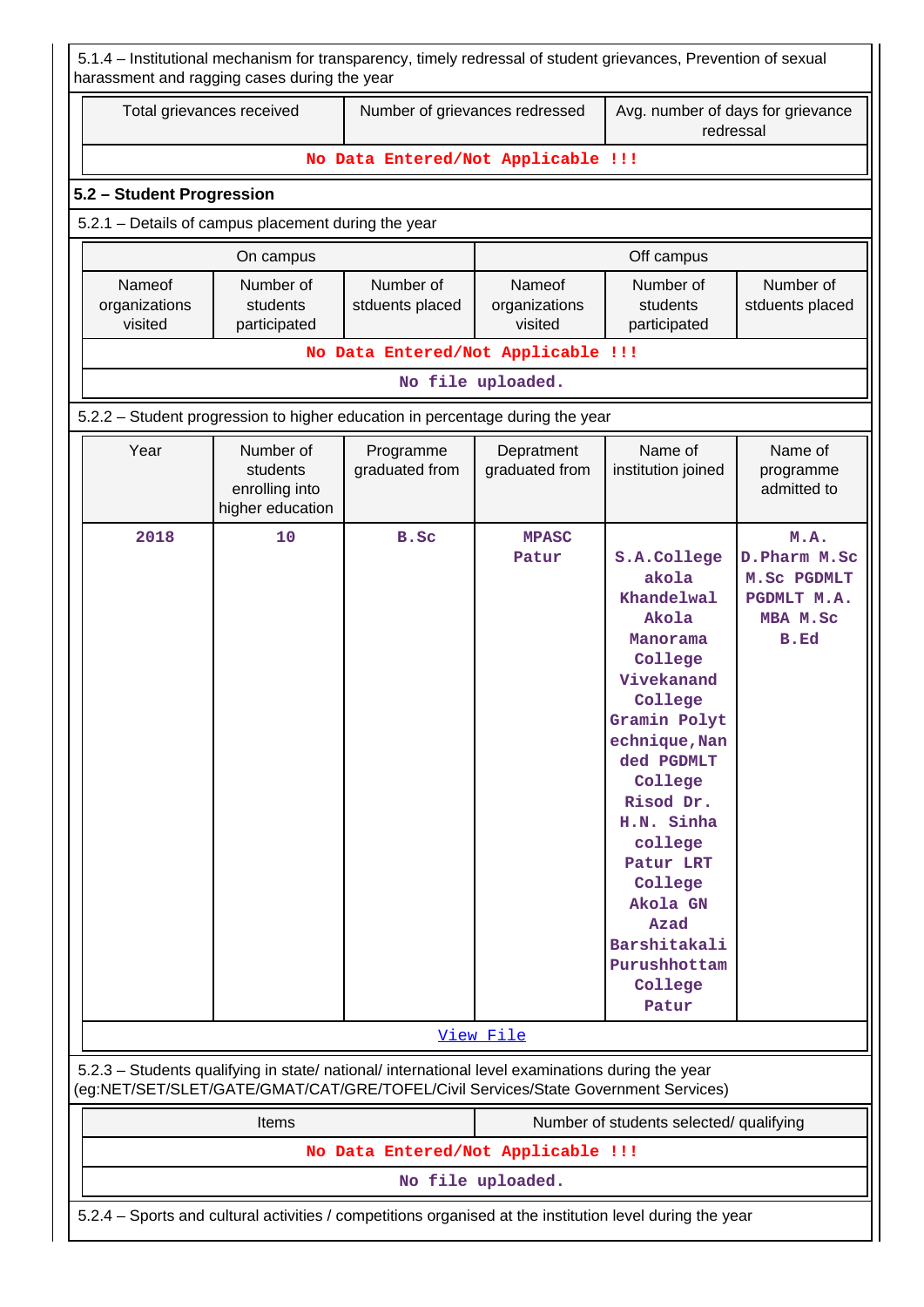| Activity<br>Number of Participants<br>Level |                                                                                                                                                                                                                                                                                                                                                                                                                                                                                                                                                                                                                                                                                                                                                                                                                                                                                                                                                                                                                                                                                                                                                                                                                                                 |                                    |                                   |                                     |  |                      |                        |
|---------------------------------------------|-------------------------------------------------------------------------------------------------------------------------------------------------------------------------------------------------------------------------------------------------------------------------------------------------------------------------------------------------------------------------------------------------------------------------------------------------------------------------------------------------------------------------------------------------------------------------------------------------------------------------------------------------------------------------------------------------------------------------------------------------------------------------------------------------------------------------------------------------------------------------------------------------------------------------------------------------------------------------------------------------------------------------------------------------------------------------------------------------------------------------------------------------------------------------------------------------------------------------------------------------|------------------------------------|-----------------------------------|-------------------------------------|--|----------------------|------------------------|
|                                             |                                                                                                                                                                                                                                                                                                                                                                                                                                                                                                                                                                                                                                                                                                                                                                                                                                                                                                                                                                                                                                                                                                                                                                                                                                                 | No Data Entered/Not Applicable !!! |                                   |                                     |  |                      |                        |
|                                             |                                                                                                                                                                                                                                                                                                                                                                                                                                                                                                                                                                                                                                                                                                                                                                                                                                                                                                                                                                                                                                                                                                                                                                                                                                                 |                                    | View File                         |                                     |  |                      |                        |
|                                             | 5.3 - Student Participation and Activities                                                                                                                                                                                                                                                                                                                                                                                                                                                                                                                                                                                                                                                                                                                                                                                                                                                                                                                                                                                                                                                                                                                                                                                                      |                                    |                                   |                                     |  |                      |                        |
|                                             | 5.3.1 – Number of awards/medals for outstanding performance in sports/cultural activities at national/international<br>level (award for a team event should be counted as one)                                                                                                                                                                                                                                                                                                                                                                                                                                                                                                                                                                                                                                                                                                                                                                                                                                                                                                                                                                                                                                                                  |                                    |                                   |                                     |  |                      |                        |
| Year                                        | Name of the<br>award/medal                                                                                                                                                                                                                                                                                                                                                                                                                                                                                                                                                                                                                                                                                                                                                                                                                                                                                                                                                                                                                                                                                                                                                                                                                      | National/<br>Internaional          | Number of<br>awards for<br>Sports | Number of<br>awards for<br>Cultural |  | Student ID<br>number | Name of the<br>student |
|                                             |                                                                                                                                                                                                                                                                                                                                                                                                                                                                                                                                                                                                                                                                                                                                                                                                                                                                                                                                                                                                                                                                                                                                                                                                                                                 | No Data Entered/Not Applicable !!! |                                   |                                     |  |                      |                        |
| View File                                   |                                                                                                                                                                                                                                                                                                                                                                                                                                                                                                                                                                                                                                                                                                                                                                                                                                                                                                                                                                                                                                                                                                                                                                                                                                                 |                                    |                                   |                                     |  |                      |                        |
|                                             | 5.3.2 – Activity of Student Council & representation of students on academic & administrative bodies/committees of<br>the institution (maximum 500 words)                                                                                                                                                                                                                                                                                                                                                                                                                                                                                                                                                                                                                                                                                                                                                                                                                                                                                                                                                                                                                                                                                       |                                    |                                   |                                     |  |                      |                        |
|                                             |                                                                                                                                                                                                                                                                                                                                                                                                                                                                                                                                                                                                                                                                                                                                                                                                                                                                                                                                                                                                                                                                                                                                                                                                                                                 | No Data Entered/Not Applicable !!! |                                   |                                     |  |                      |                        |
| 5.4 - Alumni Engagement                     |                                                                                                                                                                                                                                                                                                                                                                                                                                                                                                                                                                                                                                                                                                                                                                                                                                                                                                                                                                                                                                                                                                                                                                                                                                                 |                                    |                                   |                                     |  |                      |                        |
|                                             | 5.4.1 - Whether the institution has registered Alumni Association?                                                                                                                                                                                                                                                                                                                                                                                                                                                                                                                                                                                                                                                                                                                                                                                                                                                                                                                                                                                                                                                                                                                                                                              |                                    |                                   |                                     |  |                      |                        |
|                                             |                                                                                                                                                                                                                                                                                                                                                                                                                                                                                                                                                                                                                                                                                                                                                                                                                                                                                                                                                                                                                                                                                                                                                                                                                                                 |                                    |                                   |                                     |  |                      |                        |
|                                             |                                                                                                                                                                                                                                                                                                                                                                                                                                                                                                                                                                                                                                                                                                                                                                                                                                                                                                                                                                                                                                                                                                                                                                                                                                                 |                                    |                                   |                                     |  |                      |                        |
|                                             |                                                                                                                                                                                                                                                                                                                                                                                                                                                                                                                                                                                                                                                                                                                                                                                                                                                                                                                                                                                                                                                                                                                                                                                                                                                 | No Data Entered/Not Applicable !!! |                                   |                                     |  |                      |                        |
| 5.4.2 - No. of enrolled Alumni:             |                                                                                                                                                                                                                                                                                                                                                                                                                                                                                                                                                                                                                                                                                                                                                                                                                                                                                                                                                                                                                                                                                                                                                                                                                                                 |                                    |                                   |                                     |  |                      |                        |
|                                             |                                                                                                                                                                                                                                                                                                                                                                                                                                                                                                                                                                                                                                                                                                                                                                                                                                                                                                                                                                                                                                                                                                                                                                                                                                                 | No Data Entered/Not Applicable !!! |                                   |                                     |  |                      |                        |
|                                             | 5.4.3 - Alumni contribution during the year (in Rupees):                                                                                                                                                                                                                                                                                                                                                                                                                                                                                                                                                                                                                                                                                                                                                                                                                                                                                                                                                                                                                                                                                                                                                                                        |                                    |                                   |                                     |  |                      |                        |
|                                             |                                                                                                                                                                                                                                                                                                                                                                                                                                                                                                                                                                                                                                                                                                                                                                                                                                                                                                                                                                                                                                                                                                                                                                                                                                                 | No Data Entered/Not Applicable !!! |                                   |                                     |  |                      |                        |
|                                             | 5.4.4 - Meetings/activities organized by Alumni Association:                                                                                                                                                                                                                                                                                                                                                                                                                                                                                                                                                                                                                                                                                                                                                                                                                                                                                                                                                                                                                                                                                                                                                                                    |                                    |                                   |                                     |  |                      |                        |
|                                             |                                                                                                                                                                                                                                                                                                                                                                                                                                                                                                                                                                                                                                                                                                                                                                                                                                                                                                                                                                                                                                                                                                                                                                                                                                                 | No Data Entered/Not Applicable !!! |                                   |                                     |  |                      |                        |
|                                             | <b>CRITERION VI - GOVERNANCE, LEADERSHIP AND MANAGEMENT</b>                                                                                                                                                                                                                                                                                                                                                                                                                                                                                                                                                                                                                                                                                                                                                                                                                                                                                                                                                                                                                                                                                                                                                                                     |                                    |                                   |                                     |  |                      |                        |
|                                             | 6.1 - Institutional Vision and Leadership                                                                                                                                                                                                                                                                                                                                                                                                                                                                                                                                                                                                                                                                                                                                                                                                                                                                                                                                                                                                                                                                                                                                                                                                       |                                    |                                   |                                     |  |                      |                        |
| words)                                      | 6.1.1 – Mention two practices of decentralization and participative management during the last year (maximum 500                                                                                                                                                                                                                                                                                                                                                                                                                                                                                                                                                                                                                                                                                                                                                                                                                                                                                                                                                                                                                                                                                                                                |                                    |                                   |                                     |  |                      |                        |
|                                             | . Formation of Academic and Administrative Committees: The Principal is the<br>head of the Institution. In the beginning of every academic year, a meeting is<br>held by IQAC under the Chairmanship of the Principal for constituting different<br>committees for smoothly and efficiently functioning of the Institution. Action<br>plans and policies are discussed in the local management committee which is<br>highest decision body. The action plans and policies matters sanctioned by<br>local management committee are implemented by principal. For thatPrincipal<br>constitutes different committees which include teaching and non-teaching staff,<br>representatives ofstudents and stakeholders. 18 different committees have been<br>formed for the decentralization of the work in, the institute. The major<br>authority is given to the head of the committee for completion of the work.<br>Similarly, there are different departments and subjects in the College. The<br>head is the prime authority in the department as well. All the rights are<br>preserved with the head of the department. Hence, there is scope for enrichment<br>of the departments due to liberty in respect of powers. All the faculty members |                                    |                                   |                                     |  |                      |                        |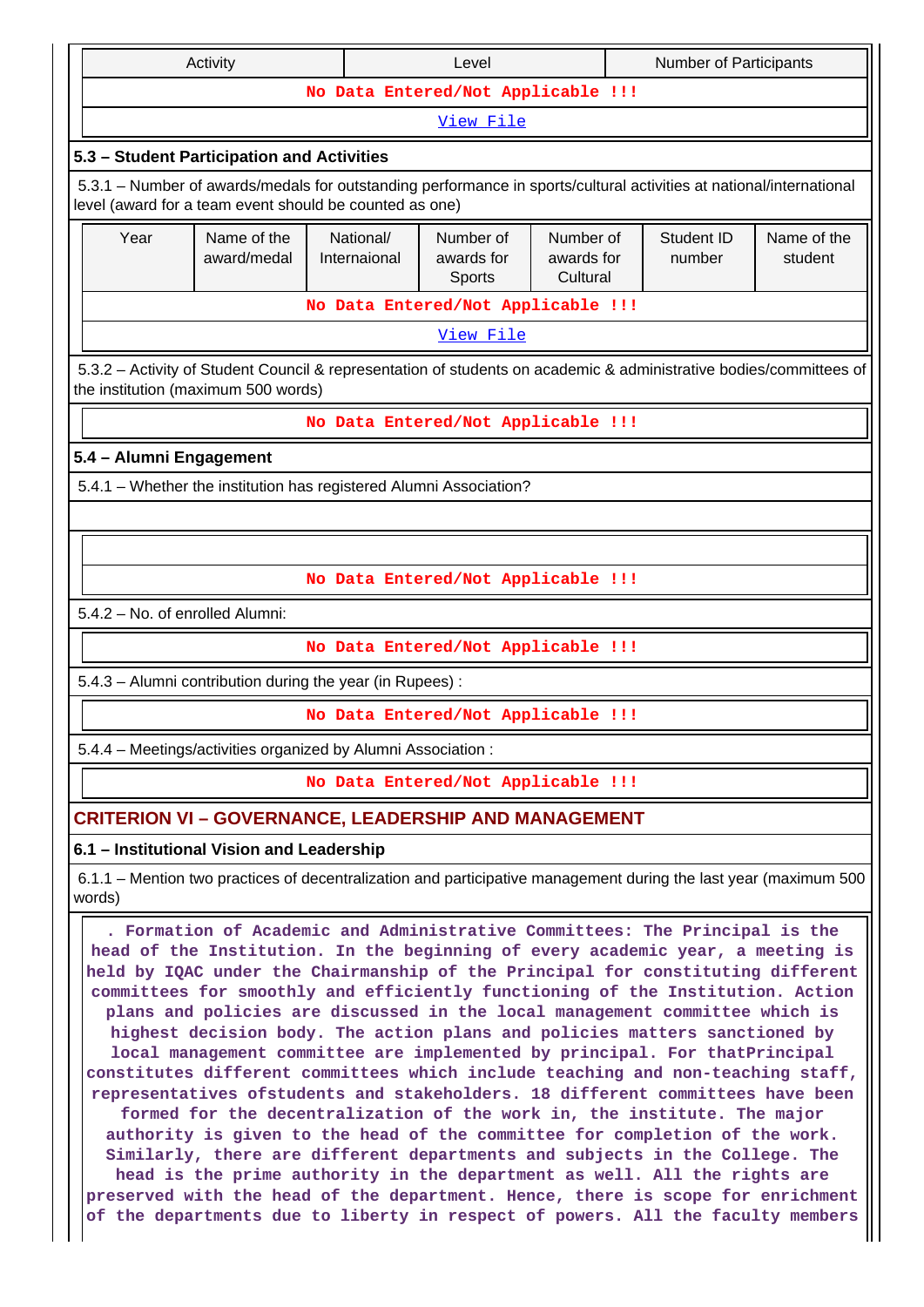**have given the freedom relating to order or to purchase any study material or required instruments for the academic development. In the case of the administrative work, the Junior Clerk is the prime authority. Under the Junior Clerk, all the non-teaching staff works. All the new circulars from the University and the Government are communicated and discussed with the office staff. Therefore, there is a good work culture between the teaching and the nonteaching staff. 2. Monitoring of CAS by IQAC: Besides, under the Career Advancement Scheme, there is decentralized system in our college. Initially, the eligible teacher has to make an application towards IQAC Coordinator for availing the Career Advancement Scheme. The IQAC will verify the eligibility of the concerned teacher. Once the IQAC is satisfied with the eligibility criteria for promotion then the IQAC suggests to the concerned teacher for the preparation of his / her proposal for availing CAS. The CAS Committee from the University will be called for the screening / selection of the teacher under CAS. All the documentary evidences will be verified and evaluated by the CAS Committee. Finally, the proposal is forwarded to the University for the sanction and all the CAS benefits are given to the concerned teacher. Under this system, the Institution bestows all the rights to the IQAC.**

6.1.2 – Does the institution have a Management Information System (MIS)?

# *Yes*

#### **6.2 – Strategy Development and Deployment**

6.2.1 – Quality improvement strategies adopted by the institution for each of the following (with in 100 words each):

| <b>Strategy Type</b>                 | <b>Details</b>                                                                                                                                                                                                                                                                                                                                                                                                                                                                                                                                    |
|--------------------------------------|---------------------------------------------------------------------------------------------------------------------------------------------------------------------------------------------------------------------------------------------------------------------------------------------------------------------------------------------------------------------------------------------------------------------------------------------------------------------------------------------------------------------------------------------------|
| Human Resource Management            | . Use of Human Resource as per their<br>competency to complete a particular<br>task (Academic and Administrative) .<br>Training of the Human Resource at<br>Centre of higher learning and<br>Excellence . College promotes its<br>faculty for the participation in<br>workshop and training programme in<br>order to retrieve maximum performance.<br>. In the above context various<br>committees were formed at institute<br>level for the smooth functioning of<br>teaching, learning, examination,<br>admission and co-curricular activities. |
| Admission of Students                | • Admission process is conducted<br>through a transparent mechanism and as<br>per the norms, rules and regulations<br>laid down by University. . Admission<br>process is coordinated by Admission<br>Committee of the college . Students are<br>admitted on first come first serve<br>basis taking into consideration the<br>reservations meant for each category.                                                                                                                                                                                |
| Industry Interaction / Collaboration | . Apart from curriculum various<br>departments arranged industrial tour. .<br>The students of Life Sciences visited<br>to Biodiversity areas with the<br>concerning faculty. . Science faculty<br>signed an MOU with Sane Guruji Kala,<br>Sanskruti ani Krida Bahuuddeshiy<br>Mandal, Patur, Tal- Patur, Dist. Akola.                                                                                                                                                                                                                             |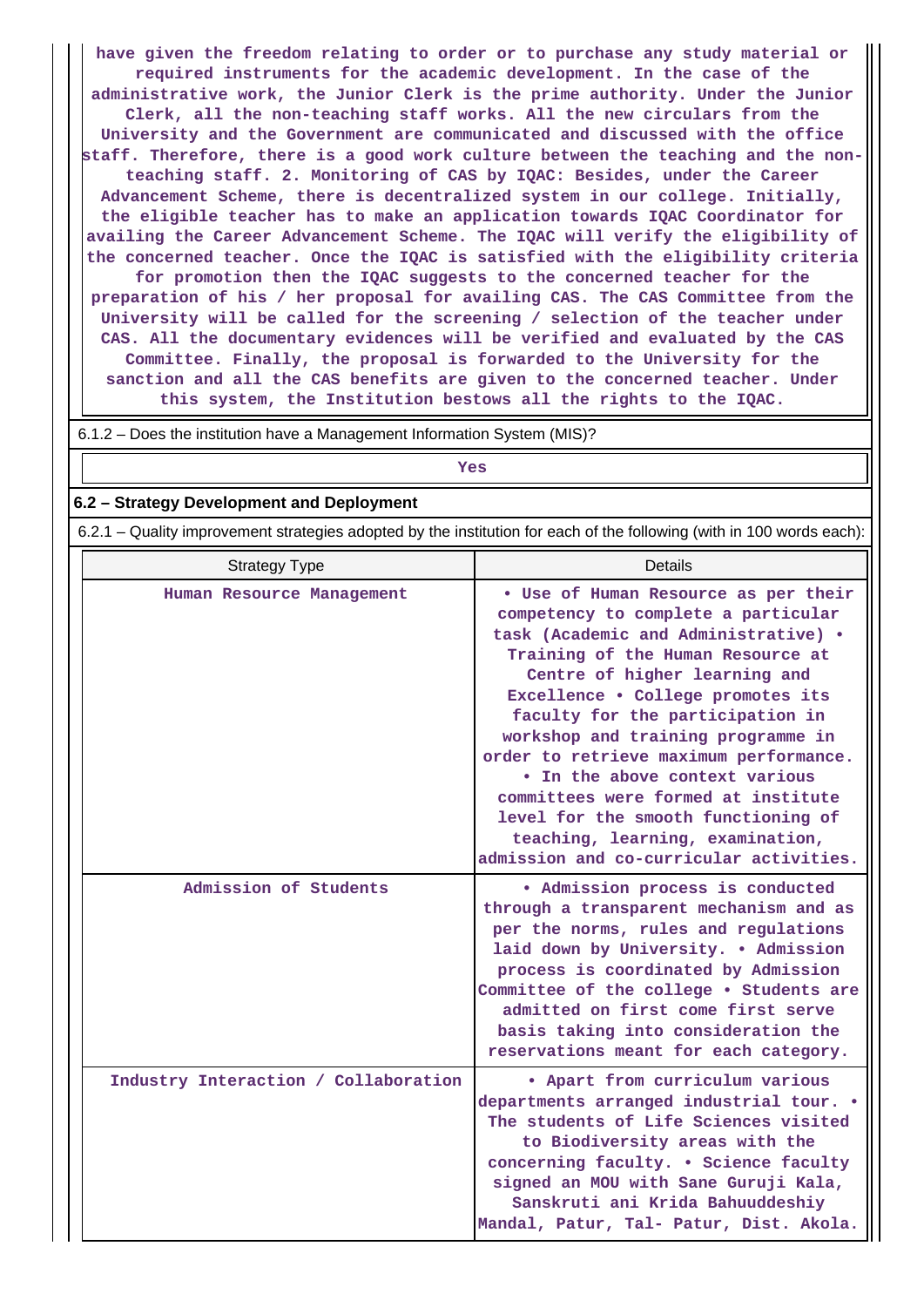| Library, ICT and Physical<br>Infrastructure / Instrumentation | . The college library is having 826<br>Text Books, 0 Reference Books, 0<br>Referred Journals, 0 e-Journals, 0 e-<br>books and 0 CDs in its collection and<br>it is enriched every year by adding<br>number of books in it. . The college<br>library is fully automated with Library<br>Management Software (e- Granthalay) .<br>Online Public Access Catalogue (OPAC)<br>is available for library users. . The<br>library committee, as per the<br>requirement and the yearly budget,<br>procures the books. . The building<br>comprises of administrative office,<br>Principal's cabin, classrooms of B.A.<br>and B.Sc, Sports department, library,<br>Science Labs and IQAC Office, etc. .<br>Apart from this, there is a large play<br>ground.                                                       |
|---------------------------------------------------------------|---------------------------------------------------------------------------------------------------------------------------------------------------------------------------------------------------------------------------------------------------------------------------------------------------------------------------------------------------------------------------------------------------------------------------------------------------------------------------------------------------------------------------------------------------------------------------------------------------------------------------------------------------------------------------------------------------------------------------------------------------------------------------------------------------------|
| Research and Development                                      | • Faculties are promoted for active<br>participation in National,<br>International conferences and seminars.<br>. During this academic year faculty of<br>our college published 2 research papers<br>in National and International Journals.<br>3 Research papers were presented in<br>seminars and conferences. 0 chapters<br>were published in edited books by the<br>college faculty members. . The<br>institute encourages faculty to<br>participate in the research activities.<br>. The institute encouraged faculty to<br>publish research papers in the national<br>and international journals. • The<br>institute encouraged the faculty to<br>register for Ph.D. and to pursue the<br>same.                                                                                                   |
| Examination and Evaluation                                    | . Being an affiliated college, the<br>institute follows the examination and<br>evaluation patterns as per prescribed<br>by the university. In addition, every<br>department of the college arranges<br>internal tests, group discussion, and<br>surprise tests in order to evaluate<br>their preparation of the examination. .<br>Different departments organise<br>seminars, presentation of the students.<br>The theme of these activities are<br>related with the topic taught by the<br>concerning faculty. . Science faculty<br>followed continuous internal assessment<br>system prescribed by the university. .<br>Regular unit tests are conducted. .<br>More efforts are taken on Classroom<br>Seminars and Assignments. . Time Table<br>is prepared and incorporated in<br>Academic Calendar. |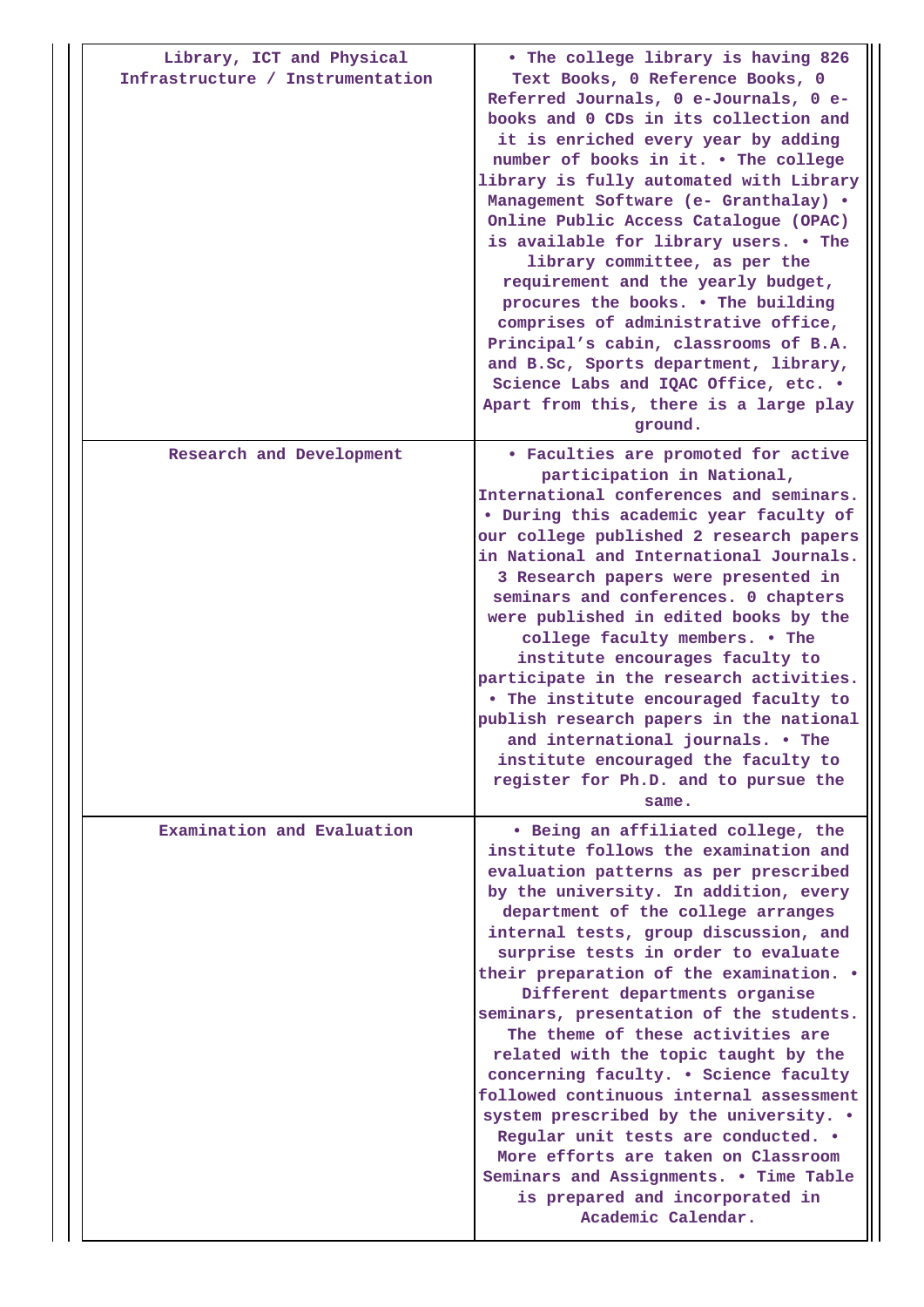| Teaching and Learning                                          | • Teaching and evaluation planning .<br>Preparing academic calendar. . Blending<br>of conventional and ICT methods for<br>teaching -learning. . IQAC and<br>Departmental Meetings . Conducting unit<br>tests, group discussions and home<br>assignments etc. . Exposing students<br>for outdoor learning through<br>educational tours, excursions, camps<br>etc. . Focus is given on student<br>centric methods such as participative<br>and experimental learning for ex. group<br>discussion, seminars, debates, viva,<br>etc . Special efforts are taken for<br>slow learners and fast learners. .<br>Books, updated study materials and<br>special guidance are provided to the<br>Advance Learners. |
|----------------------------------------------------------------|----------------------------------------------------------------------------------------------------------------------------------------------------------------------------------------------------------------------------------------------------------------------------------------------------------------------------------------------------------------------------------------------------------------------------------------------------------------------------------------------------------------------------------------------------------------------------------------------------------------------------------------------------------------------------------------------------------|
| Curriculum Development                                         | Being affiliated to Sant Gadge Baba<br>Amravati University, the college has a<br>very marginal role in developing<br>curriculum. The college follows the<br>directives of the various academic<br>bodies such as BOS of the university.<br>However some of the faculty members can<br>contribute in the curricular<br>developments of the university as<br>members of the Curriculum Development<br>Committee of the university. Some of<br>the faculty members can only<br>participate in Syllabus Revision<br>Workshop organized by the university.                                                                                                                                                    |
|                                                                |                                                                                                                                                                                                                                                                                                                                                                                                                                                                                                                                                                                                                                                                                                          |
| 6.2.2 – Implementation of e-governance in areas of operations: |                                                                                                                                                                                                                                                                                                                                                                                                                                                                                                                                                                                                                                                                                                          |
| E-governace area                                               | Details                                                                                                                                                                                                                                                                                                                                                                                                                                                                                                                                                                                                                                                                                                  |
| Student Admission and Support                                  | All information related to admission<br>of students in different departments is<br>provided through College Website.<br>Registration, submission of application<br>for admission by students, preparation<br>of merit list and submission of<br>requisite fees for admission by the<br>enlisted students are totally arranged<br>through Software.                                                                                                                                                                                                                                                                                                                                                       |
| Examination                                                    | Being an affiliated college, the<br>institute follows the examination and<br>evaluation patterns as per prescribed<br>by the university. In addition, every<br>department of the college arranges<br>internal tests, viva voce and surprise<br>tests in order to evaluate their<br>preparation of the examination.                                                                                                                                                                                                                                                                                                                                                                                       |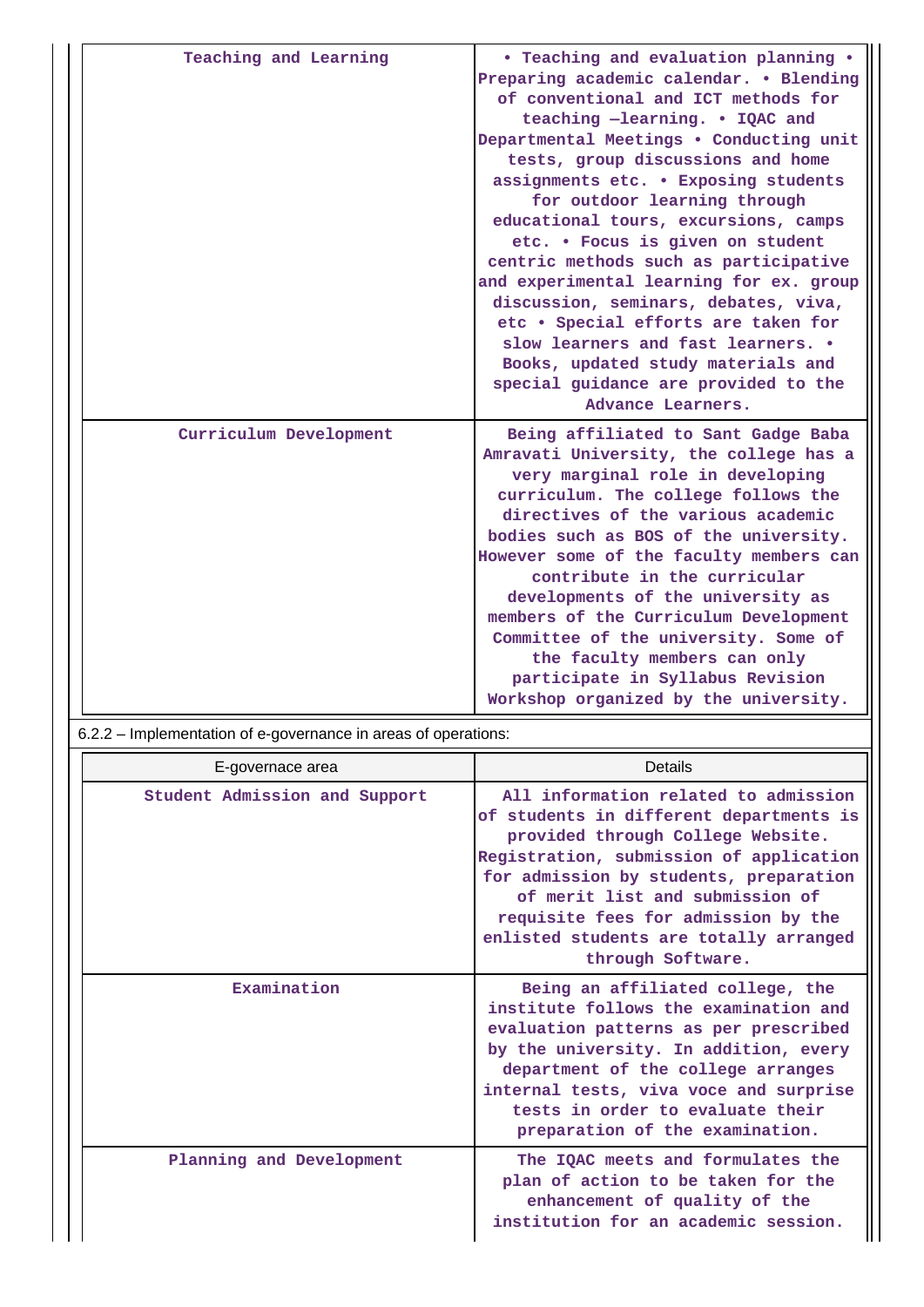|                                                                                                                                                                                                          |  |           |                                    |                   | Departmental profiles and information<br>sheets are collected and analyzed on<br>software.                                                                                                                                                                                                                                                                                                                  |          |                                                                                         |  |               |
|----------------------------------------------------------------------------------------------------------------------------------------------------------------------------------------------------------|--|-----------|------------------------------------|-------------------|-------------------------------------------------------------------------------------------------------------------------------------------------------------------------------------------------------------------------------------------------------------------------------------------------------------------------------------------------------------------------------------------------------------|----------|-----------------------------------------------------------------------------------------|--|---------------|
| Administration                                                                                                                                                                                           |  |           |                                    |                   | • Every notice related to students is<br>displayed on the notice board of the<br>College to make them informed. . The<br>important information is served among<br>the students through electronic media<br>which is possible by maintaining the<br>student database. . Instructions,<br>notices to the departments and teachers<br>are circulated through written notices<br>and electronic media platform. |          |                                                                                         |  |               |
| Finance and Accounts                                                                                                                                                                                     |  |           |                                    |                   | All financial transactions are<br>recorded on note sheets and book. All<br>payments to the students by way of<br>benefits to them are made by receipts.<br>For all financial transactions,<br>softcopies as well as hardcopies are<br>available and preserved.                                                                                                                                              |          |                                                                                         |  |               |
|                                                                                                                                                                                                          |  |           |                                    |                   |                                                                                                                                                                                                                                                                                                                                                                                                             |          |                                                                                         |  |               |
| 6.3 - Faculty Empowerment Strategies<br>6.3.1 – Teachers provided with financial support to attend conferences / workshops and towards membership fee<br>of professional bodies during the year          |  |           |                                    |                   |                                                                                                                                                                                                                                                                                                                                                                                                             |          |                                                                                         |  |               |
| Year<br>Name of Teacher<br>Name of conference/<br>workshop attended<br>for which financial<br>support provided                                                                                           |  |           |                                    |                   | Name of the<br>Amount of support<br>professional body for<br>which membership<br>fee is provided                                                                                                                                                                                                                                                                                                            |          |                                                                                         |  |               |
|                                                                                                                                                                                                          |  |           | No Data Entered/Not Applicable !!! |                   |                                                                                                                                                                                                                                                                                                                                                                                                             |          |                                                                                         |  |               |
|                                                                                                                                                                                                          |  |           |                                    | No file uploaded. |                                                                                                                                                                                                                                                                                                                                                                                                             |          |                                                                                         |  |               |
| 6.3.2 - Number of professional development / administrative training programmes organized by the College for<br>teaching and non teaching staff during the year                                          |  |           |                                    |                   |                                                                                                                                                                                                                                                                                                                                                                                                             |          |                                                                                         |  |               |
| Year<br>Title of the<br>Title of the<br>administrative<br>professional<br>development<br>training<br>programme<br>programme<br>organised for<br>organised for<br>teaching staff<br>non-teaching<br>staff |  |           |                                    | From date         |                                                                                                                                                                                                                                                                                                                                                                                                             | To Date  | Number of<br>Number of<br>participants<br>participants<br>(Teaching<br>staff)<br>staff) |  | (non-teaching |
| No Data Entered/Not Applicable !!!                                                                                                                                                                       |  |           |                                    |                   |                                                                                                                                                                                                                                                                                                                                                                                                             |          |                                                                                         |  |               |
| No file uploaded.                                                                                                                                                                                        |  |           |                                    |                   |                                                                                                                                                                                                                                                                                                                                                                                                             |          |                                                                                         |  |               |
| 6.3.3 - No. of teachers attending professional development programmes, viz., Orientation Programme, Refresher<br>Course, Short Term Course, Faculty Development Programmes during the year               |  |           |                                    |                   |                                                                                                                                                                                                                                                                                                                                                                                                             |          |                                                                                         |  |               |
| Title of the<br>Number of teachers<br>professional<br>who attended<br>development<br>programme                                                                                                           |  | From Date |                                    | To date           |                                                                                                                                                                                                                                                                                                                                                                                                             | Duration |                                                                                         |  |               |
| No Data Entered/Not Applicable !!!                                                                                                                                                                       |  |           |                                    |                   |                                                                                                                                                                                                                                                                                                                                                                                                             |          |                                                                                         |  |               |
| No file uploaded.                                                                                                                                                                                        |  |           |                                    |                   |                                                                                                                                                                                                                                                                                                                                                                                                             |          |                                                                                         |  |               |
| 6.3.4 - Faculty and Staff recruitment (no. for permanent recruitment):                                                                                                                                   |  |           |                                    |                   |                                                                                                                                                                                                                                                                                                                                                                                                             |          |                                                                                         |  |               |
| Teaching<br>Non-teaching                                                                                                                                                                                 |  |           |                                    |                   |                                                                                                                                                                                                                                                                                                                                                                                                             |          |                                                                                         |  |               |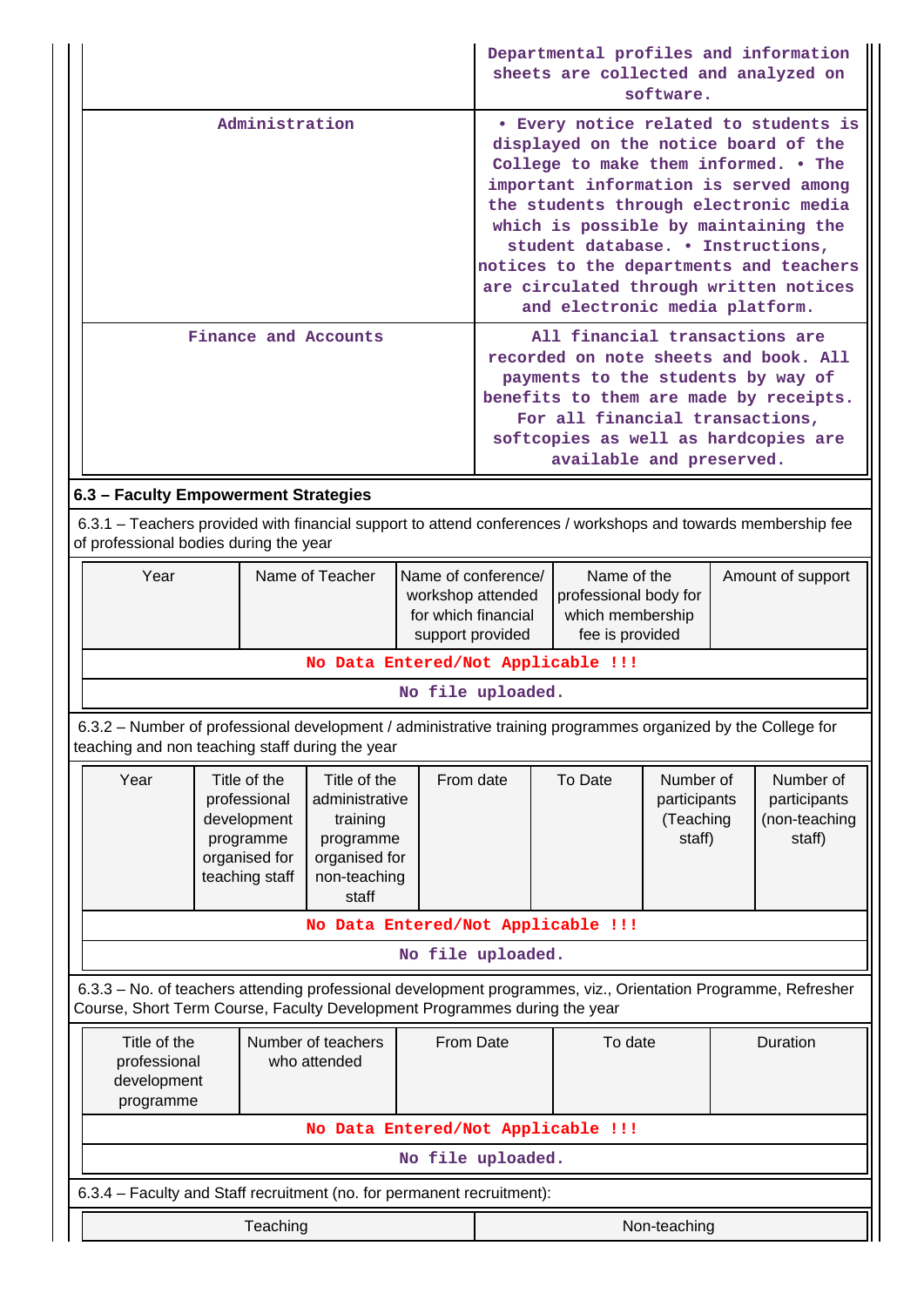| Permanent                                                                                                                                                                                                                                                                                                                                                                                                                                                                                                                                                                                                                                                                                                                                                                                                                                                                                                                                                                                                                                                                                                                                                                                                                                | <b>Full Time</b><br>Permanent                                                                                |                         |                     | <b>Full Time</b> |                                                                  |  |  |  |  |  |
|------------------------------------------------------------------------------------------------------------------------------------------------------------------------------------------------------------------------------------------------------------------------------------------------------------------------------------------------------------------------------------------------------------------------------------------------------------------------------------------------------------------------------------------------------------------------------------------------------------------------------------------------------------------------------------------------------------------------------------------------------------------------------------------------------------------------------------------------------------------------------------------------------------------------------------------------------------------------------------------------------------------------------------------------------------------------------------------------------------------------------------------------------------------------------------------------------------------------------------------|--------------------------------------------------------------------------------------------------------------|-------------------------|---------------------|------------------|------------------------------------------------------------------|--|--|--|--|--|
| 8                                                                                                                                                                                                                                                                                                                                                                                                                                                                                                                                                                                                                                                                                                                                                                                                                                                                                                                                                                                                                                                                                                                                                                                                                                        | 8<br>8                                                                                                       |                         |                     | 8                |                                                                  |  |  |  |  |  |
| $6.3.5$ – Welfare schemes for                                                                                                                                                                                                                                                                                                                                                                                                                                                                                                                                                                                                                                                                                                                                                                                                                                                                                                                                                                                                                                                                                                                                                                                                            |                                                                                                              |                         |                     |                  |                                                                  |  |  |  |  |  |
| Teaching                                                                                                                                                                                                                                                                                                                                                                                                                                                                                                                                                                                                                                                                                                                                                                                                                                                                                                                                                                                                                                                                                                                                                                                                                                 |                                                                                                              | Non-teaching            |                     |                  | <b>Students</b>                                                  |  |  |  |  |  |
| Medical group Insurance                                                                                                                                                                                                                                                                                                                                                                                                                                                                                                                                                                                                                                                                                                                                                                                                                                                                                                                                                                                                                                                                                                                                                                                                                  |                                                                                                              | Medical group Insurance |                     |                  | GOI scholarship,<br>Rajarshi Shahu Maharaj<br>Scholarship scheme |  |  |  |  |  |
| 6.4 - Financial Management and Resource Mobilization                                                                                                                                                                                                                                                                                                                                                                                                                                                                                                                                                                                                                                                                                                                                                                                                                                                                                                                                                                                                                                                                                                                                                                                     |                                                                                                              |                         |                     |                  |                                                                  |  |  |  |  |  |
| 6.4.1 – Institution conducts internal and external financial audits regularly (with in 100 words each)                                                                                                                                                                                                                                                                                                                                                                                                                                                                                                                                                                                                                                                                                                                                                                                                                                                                                                                                                                                                                                                                                                                                   |                                                                                                              |                         |                     |                  |                                                                  |  |  |  |  |  |
| The accounts of the College are audited regularly. The College undergoes two<br>types of audits. Internal Audit: Mr. Pranit Agrawal, Chartered Accountant,<br>Akola and Mrs. Smita Fokmare, Chartered Accountant, Akola have been appointed<br>for carrying out Internal Audit. After verifying the books of accounts of the<br>Institution, there is no objection pointed out during the last five years by<br>the internal auditors. The auditors certify the financial statements of the<br>Institute and issues auditors' report. External Audit: Various government<br>departments verify usually the funds received and disbursed by the College. In<br>this respect, following are the External Auditors: Audit by Auditor General,<br>Nagpur, State Government of Finance Department. Assessment Audit: Government<br>Department of Higher Education, Maharashtra through Joint Director of Higher<br>Education, Amravati Region, Amravati completes regularly the assessment of<br>salary and non-salary expenditure and fixed the grants of the College by<br>verifying the records of expenditure incurred.<br>6.4.2 – Funds / Grants received from management, non-government bodies, individuals, philanthropies during the |                                                                                                              |                         |                     |                  |                                                                  |  |  |  |  |  |
| funding agencies /individuals                                                                                                                                                                                                                                                                                                                                                                                                                                                                                                                                                                                                                                                                                                                                                                                                                                                                                                                                                                                                                                                                                                                                                                                                            | year(not covered in Criterion III)<br>Funds/ Grnats received in Rs.<br>Purpose<br>Name of the non government |                         |                     |                  |                                                                  |  |  |  |  |  |
| nil<br>nil<br>$\mathbf 0$                                                                                                                                                                                                                                                                                                                                                                                                                                                                                                                                                                                                                                                                                                                                                                                                                                                                                                                                                                                                                                                                                                                                                                                                                |                                                                                                              |                         |                     |                  |                                                                  |  |  |  |  |  |
| No file uploaded.                                                                                                                                                                                                                                                                                                                                                                                                                                                                                                                                                                                                                                                                                                                                                                                                                                                                                                                                                                                                                                                                                                                                                                                                                        |                                                                                                              |                         |                     |                  |                                                                  |  |  |  |  |  |
| 6.4.3 - Total corpus fund generated                                                                                                                                                                                                                                                                                                                                                                                                                                                                                                                                                                                                                                                                                                                                                                                                                                                                                                                                                                                                                                                                                                                                                                                                      |                                                                                                              |                         |                     |                  |                                                                  |  |  |  |  |  |
| 10230469.16                                                                                                                                                                                                                                                                                                                                                                                                                                                                                                                                                                                                                                                                                                                                                                                                                                                                                                                                                                                                                                                                                                                                                                                                                              |                                                                                                              |                         |                     |                  |                                                                  |  |  |  |  |  |
| 6.5 - Internal Quality Assurance System                                                                                                                                                                                                                                                                                                                                                                                                                                                                                                                                                                                                                                                                                                                                                                                                                                                                                                                                                                                                                                                                                                                                                                                                  |                                                                                                              |                         |                     |                  |                                                                  |  |  |  |  |  |
| 6.5.1 - Whether Academic and Administrative Audit (AAA) has been done?                                                                                                                                                                                                                                                                                                                                                                                                                                                                                                                                                                                                                                                                                                                                                                                                                                                                                                                                                                                                                                                                                                                                                                   |                                                                                                              |                         |                     |                  |                                                                  |  |  |  |  |  |
| <b>Audit Type</b>                                                                                                                                                                                                                                                                                                                                                                                                                                                                                                                                                                                                                                                                                                                                                                                                                                                                                                                                                                                                                                                                                                                                                                                                                        |                                                                                                              | External                |                     | Internal         |                                                                  |  |  |  |  |  |
|                                                                                                                                                                                                                                                                                                                                                                                                                                                                                                                                                                                                                                                                                                                                                                                                                                                                                                                                                                                                                                                                                                                                                                                                                                          | Yes/No                                                                                                       | Agency                  |                     | Yes/No           | Authority                                                        |  |  |  |  |  |
| Academic                                                                                                                                                                                                                                                                                                                                                                                                                                                                                                                                                                                                                                                                                                                                                                                                                                                                                                                                                                                                                                                                                                                                                                                                                                 | Nill                                                                                                         |                         | Nill                | Nill             | Nill                                                             |  |  |  |  |  |
| Administrative<br><b>Nill</b>                                                                                                                                                                                                                                                                                                                                                                                                                                                                                                                                                                                                                                                                                                                                                                                                                                                                                                                                                                                                                                                                                                                                                                                                            |                                                                                                              |                         | Nill<br><b>Nill</b> |                  | <b>Nill</b>                                                      |  |  |  |  |  |
| 6.5.2 - Activities and support from the Parent - Teacher Association (at least three)                                                                                                                                                                                                                                                                                                                                                                                                                                                                                                                                                                                                                                                                                                                                                                                                                                                                                                                                                                                                                                                                                                                                                    |                                                                                                              |                         |                     |                  |                                                                  |  |  |  |  |  |
| nil                                                                                                                                                                                                                                                                                                                                                                                                                                                                                                                                                                                                                                                                                                                                                                                                                                                                                                                                                                                                                                                                                                                                                                                                                                      |                                                                                                              |                         |                     |                  |                                                                  |  |  |  |  |  |
| 6.5.3 – Development programmes for support staff (at least three)                                                                                                                                                                                                                                                                                                                                                                                                                                                                                                                                                                                                                                                                                                                                                                                                                                                                                                                                                                                                                                                                                                                                                                        |                                                                                                              |                         |                     |                  |                                                                  |  |  |  |  |  |
| nil                                                                                                                                                                                                                                                                                                                                                                                                                                                                                                                                                                                                                                                                                                                                                                                                                                                                                                                                                                                                                                                                                                                                                                                                                                      |                                                                                                              |                         |                     |                  |                                                                  |  |  |  |  |  |
| 6.5.4 - Post Accreditation initiative(s) (mention at least three)                                                                                                                                                                                                                                                                                                                                                                                                                                                                                                                                                                                                                                                                                                                                                                                                                                                                                                                                                                                                                                                                                                                                                                        |                                                                                                              |                         |                     |                  |                                                                  |  |  |  |  |  |
|                                                                                                                                                                                                                                                                                                                                                                                                                                                                                                                                                                                                                                                                                                                                                                                                                                                                                                                                                                                                                                                                                                                                                                                                                                          |                                                                                                              | nil                     |                     |                  |                                                                  |  |  |  |  |  |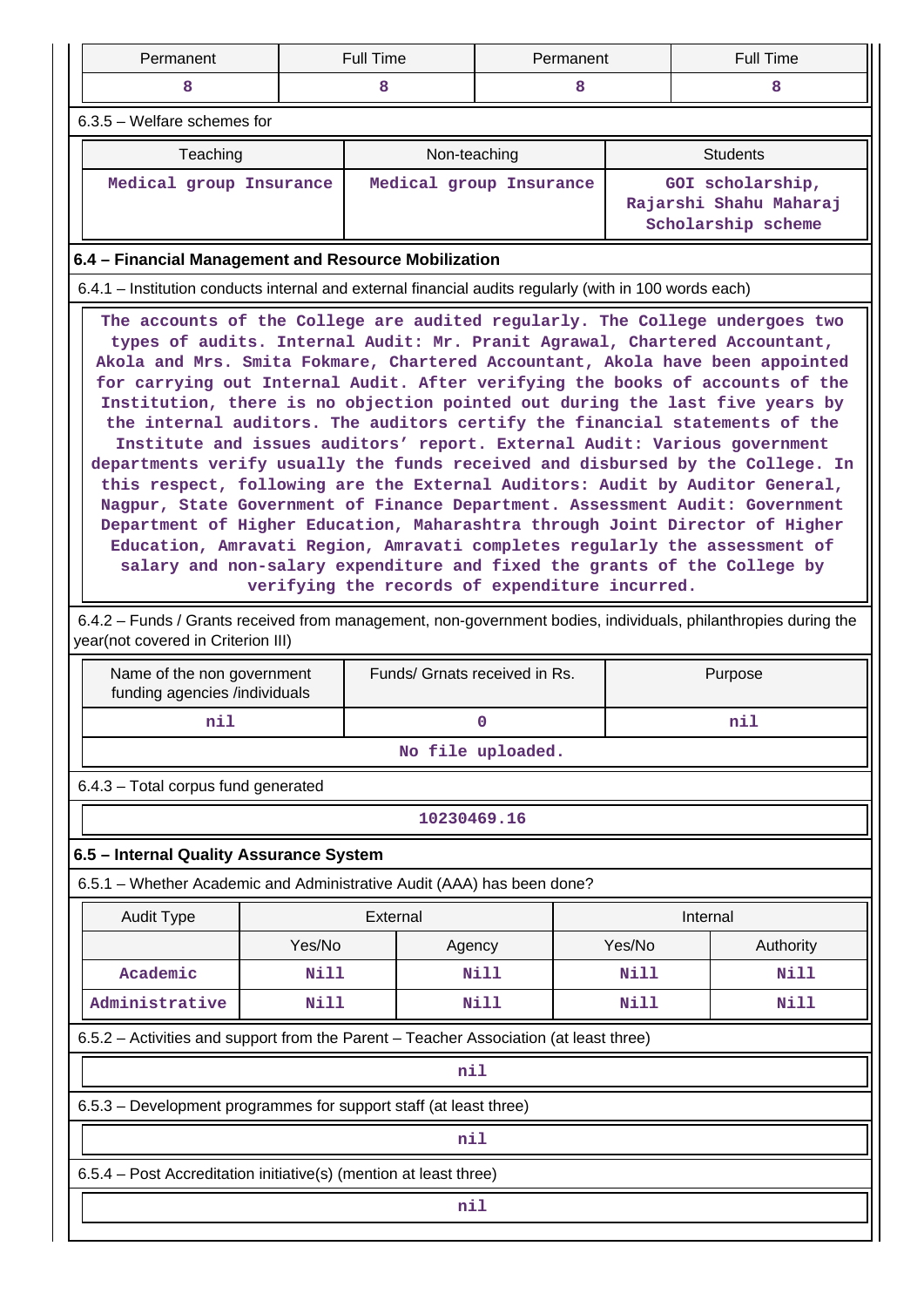| 6.5.5 - Internal Quality Assurance System Details                                                 |                                                                                                             |                                                                                                   |                                                 |                                    |                   |                    |                                                                                 |                               |  |                                                     |  |
|---------------------------------------------------------------------------------------------------|-------------------------------------------------------------------------------------------------------------|---------------------------------------------------------------------------------------------------|-------------------------------------------------|------------------------------------|-------------------|--------------------|---------------------------------------------------------------------------------|-------------------------------|--|-----------------------------------------------------|--|
| a) Submission of Data for AISHE portal<br>Yes                                                     |                                                                                                             |                                                                                                   |                                                 |                                    |                   |                    |                                                                                 |                               |  |                                                     |  |
|                                                                                                   | b) Participation in NIRF                                                                                    |                                                                                                   |                                                 |                                    |                   |                    |                                                                                 | Yes                           |  |                                                     |  |
|                                                                                                   | c)ISO certification                                                                                         |                                                                                                   |                                                 |                                    |                   |                    |                                                                                 | <b>No</b>                     |  |                                                     |  |
|                                                                                                   | d)NBA or any other quality audit                                                                            |                                                                                                   | <b>No</b>                                       |                                    |                   |                    |                                                                                 |                               |  |                                                     |  |
| 6.5.6 - Number of Quality Initiatives undertaken during the year                                  |                                                                                                             |                                                                                                   |                                                 |                                    |                   |                    |                                                                                 |                               |  |                                                     |  |
| Year                                                                                              | Name of quality                                                                                             |                                                                                                   | Date of<br>initiative by IQAC   conducting IQAC | <b>Duration From</b>               |                   | <b>Duration To</b> |                                                                                 | Number of<br>participants     |  |                                                     |  |
|                                                                                                   | No Data Entered/Not Applicable !!!                                                                          |                                                                                                   |                                                 |                                    |                   |                    |                                                                                 |                               |  |                                                     |  |
|                                                                                                   |                                                                                                             |                                                                                                   |                                                 |                                    | No file uploaded. |                    |                                                                                 |                               |  |                                                     |  |
| <b>CRITERION VII - INSTITUTIONAL VALUES AND BEST PRACTICES</b>                                    |                                                                                                             |                                                                                                   |                                                 |                                    |                   |                    |                                                                                 |                               |  |                                                     |  |
| 7.1 - Institutional Values and Social Responsibilities                                            |                                                                                                             |                                                                                                   |                                                 |                                    |                   |                    |                                                                                 |                               |  |                                                     |  |
| year)                                                                                             | 7.1.1 – Gender Equity (Number of gender equity promotion programmes organized by the institution during the |                                                                                                   |                                                 |                                    |                   |                    |                                                                                 |                               |  |                                                     |  |
|                                                                                                   | Title of the<br>Period from<br>programme                                                                    |                                                                                                   |                                                 |                                    | Period To         |                    |                                                                                 | <b>Number of Participants</b> |  |                                                     |  |
|                                                                                                   |                                                                                                             |                                                                                                   |                                                 |                                    |                   |                    | Female                                                                          | Male                          |  |                                                     |  |
|                                                                                                   |                                                                                                             |                                                                                                   |                                                 | No Data Entered/Not Applicable !!! |                   |                    |                                                                                 |                               |  |                                                     |  |
| 7.1.2 - Environmental Consciousness and Sustainability/Alternate Energy initiatives such as:      |                                                                                                             |                                                                                                   |                                                 |                                    |                   |                    |                                                                                 |                               |  |                                                     |  |
|                                                                                                   | Percentage of power requirement of the University met by the renewable energy sources                       |                                                                                                   |                                                 |                                    |                   |                    |                                                                                 |                               |  |                                                     |  |
|                                                                                                   |                                                                                                             |                                                                                                   |                                                 | Nil                                |                   |                    |                                                                                 |                               |  |                                                     |  |
| 7.1.3 - Differently abled (Divyangjan) friendliness                                               |                                                                                                             |                                                                                                   |                                                 |                                    |                   |                    |                                                                                 |                               |  |                                                     |  |
|                                                                                                   | Number of beneficiaries<br>Item facilities<br>Yes/No                                                        |                                                                                                   |                                                 |                                    |                   |                    |                                                                                 |                               |  |                                                     |  |
|                                                                                                   |                                                                                                             |                                                                                                   |                                                 | No Data Entered/Not Applicable !!! |                   |                    |                                                                                 |                               |  |                                                     |  |
| 7.1.4 - Inclusion and Situatedness                                                                |                                                                                                             |                                                                                                   |                                                 |                                    |                   |                    |                                                                                 |                               |  |                                                     |  |
| Year                                                                                              | Number of<br>initiatives to<br>address<br>locational<br>advantages<br>and disadva<br>ntages                 | Number of<br>initiatives<br>taken to<br>engage with<br>and<br>contribute to<br>local<br>community |                                                 | Date                               | Duration          |                    | Name of<br>initiative                                                           | <b>Issues</b><br>addressed    |  | Number of<br>participating<br>students<br>and staff |  |
| 2018                                                                                              | $\mathbf 1$                                                                                                 | 1.                                                                                                |                                                 | 10/08/2<br>018                     | 1                 |                    | <b>Awareness</b><br>about<br>bonsai<br>trees                                    | Patur                         |  | 30                                                  |  |
| View File                                                                                         |                                                                                                             |                                                                                                   |                                                 |                                    |                   |                    |                                                                                 |                               |  |                                                     |  |
| 7.1.5 - Human Values and Professional Ethics Code of conduct (handbooks) for various stakeholders |                                                                                                             |                                                                                                   |                                                 |                                    |                   |                    |                                                                                 |                               |  |                                                     |  |
| <b>Title</b><br>Date of publication<br>Follow up(max 100 words)                                   |                                                                                                             |                                                                                                   |                                                 |                                    |                   |                    |                                                                                 |                               |  |                                                     |  |
| Campus Code Of Conduct                                                                            |                                                                                                             |                                                                                                   |                                                 |                                    | 01/07/2018        |                    | Whoever adopts teaching<br>as a profession assumes<br>the obligation to conduct |                               |  |                                                     |  |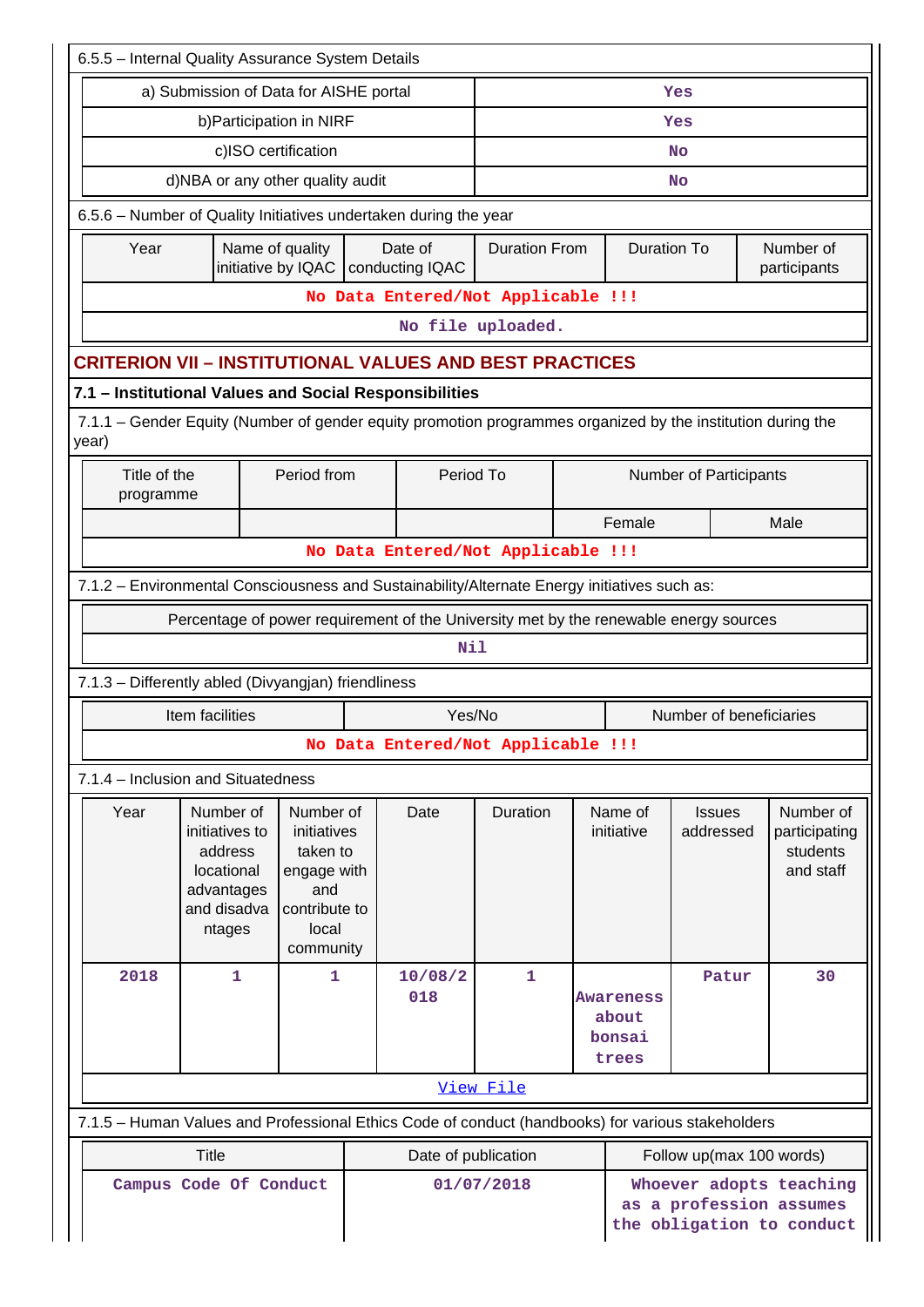|                                                                           |                      |                                              |  | himself/ herself in       |  |  |  |  |
|---------------------------------------------------------------------------|----------------------|----------------------------------------------|--|---------------------------|--|--|--|--|
|                                                                           |                      |                                              |  | accordance with the ideal |  |  |  |  |
|                                                                           |                      |                                              |  | of the profession. A      |  |  |  |  |
|                                                                           |                      |                                              |  | teacher is constantly     |  |  |  |  |
|                                                                           |                      |                                              |  | under the scrutiny of his |  |  |  |  |
|                                                                           |                      |                                              |  | students and the society  |  |  |  |  |
|                                                                           |                      |                                              |  | at large. Therefore,      |  |  |  |  |
|                                                                           |                      |                                              |  | every teacher should see  |  |  |  |  |
|                                                                           |                      |                                              |  | that there is no          |  |  |  |  |
|                                                                           |                      |                                              |  | incompatibility           |  |  |  |  |
|                                                                           |                      |                                              |  | betweenhis precepts and   |  |  |  |  |
|                                                                           |                      |                                              |  | practice. The national    |  |  |  |  |
|                                                                           |                      |                                              |  | ideals of education which |  |  |  |  |
|                                                                           |                      |                                              |  | have already been set     |  |  |  |  |
|                                                                           |                      |                                              |  | forth and which he/she    |  |  |  |  |
|                                                                           |                      |                                              |  | should seek to inculcate  |  |  |  |  |
|                                                                           |                      |                                              |  | among students must be    |  |  |  |  |
|                                                                           |                      |                                              |  | his/her own ideals. The   |  |  |  |  |
|                                                                           |                      |                                              |  | profession further        |  |  |  |  |
|                                                                           |                      |                                              |  | requires that the teacher |  |  |  |  |
|                                                                           |                      |                                              |  | should be calm, patient   |  |  |  |  |
|                                                                           |                      |                                              |  | and communicative by      |  |  |  |  |
|                                                                           |                      |                                              |  | temperament and amiablein |  |  |  |  |
|                                                                           |                      |                                              |  | disposition               |  |  |  |  |
| 7.1.6 - Activities conducted for promotion of universal Values and Ethics |                      |                                              |  |                           |  |  |  |  |
| Activity                                                                  | <b>Duration From</b> | <b>Duration To</b><br>Number of participants |  |                           |  |  |  |  |
| No Data Entered/Not Applicable !!!                                        |                      |                                              |  |                           |  |  |  |  |

**No file uploaded.**

7.1.7 – Initiatives taken by the institution to make the campus eco-friendly (at least five)

 **Green Practices that are followed by both the faculty members and the students in the campus: a) Public Transport: • The college is located near to the village, and also from nearby places so we encourage our faculty members and students to use the public transport for safety, security and fuel conservation. b) Plastic free campus: • Use of plastic bags and cups are discouraged in the campus. Even in the canteen usage of Steel plates/ leaf plates and steel cups or paper cups are mandatory. c) Green landscaping with trees and plants: • Tree plantation in the campus is the regular activity carried out yearly by the department of the botany and environment studies.**

### **7.2 – Best Practices**

7.2.1 – Describe at least two institutional best practices

 **1) Title of the Practice: Celebration of a Week StreeJanmacheSwagat (Welcome to the Birth of Woman) 2) Goal Objectives: i) To make conscious and concerted efforts to prevent female foeticide. ii) To prepare the mindsets of the people of community to respect gender equality. iii) To make aware the people about the importance of female education. Iv) To set a new perspective regarding prejudiced view about woman. 3) The Context: Female foeticide is a heart shaking evil practice in the society. It is committed not only by illiterate and poor people but also well-educated and well to do people of the society. In order to cease this from the society, the college has made a small attempt to celebrate a week StreeJanmacheSwagat (Welcoming the arrival of Girl child) during the period of Navratri. 4) The practice: Gender discrimination, female foeticide, many blind and superstitious issues about the female are the shocking issues of our society. Thus the college decided to celebrate**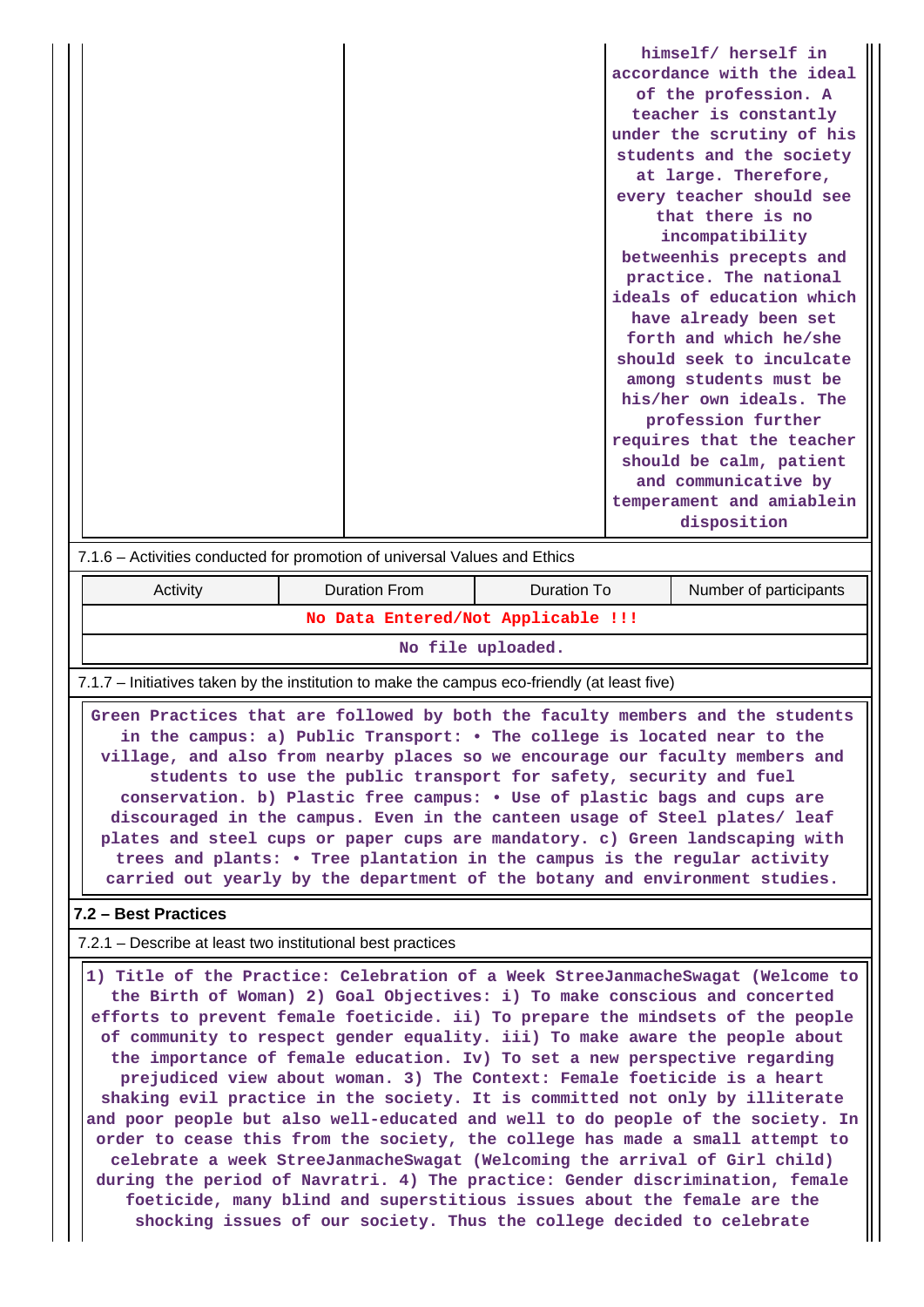**StreeJanmacheSwagat week in order to prevent the female foeticide. 5) Evidence of success: The college performed the programme as a best practice for the very first year. The college has success fully implemented the programme. Programme though it is based on female betterment. 6) Problems Encountered and Resources Required: The evil response from the society is the main problem encountered while implementing the practice. 7) Notes: Female foeticide is a hazardous evil in our community. It is heart shaking because it is committed not only by the illiterate and poor people but also educated and well to do people of the society. The Govt. has put in place legislation to protect women against domestic violence and from sexual harassment. Best Practice – II 1) Title of the practice: Tutor-Ward System 2) Goals and Objectives: i) To checkout point to point performance of the students. ii) To adhere a personal contact with students. iii) To secure a detailed information about the students. iv) To look after the problems coming in the way of seeking higher education. 3) The Context: Holistic development of the students is brought about by imparting need-based knowledge, inculcating values and developing up-skills in order to produce ideal citizens. 4) The practice: If a student fails in the attendance, a teacher may contact his / her parents and inform his / her parents about his / her less attendance. 5) Evidence of Success: In order to make child-parent relationship among faculty and student, the institute practicised tutor-ward system. Out of total strength, only 10 students are allotted to each faculty, 6) Problems Encountered and Resources Required: Weak percentage of attendance is a main problem encountered. The students come from economically backward classes of the society. 7) Notes: Tutor-ward system is a best practice being run in the institution to overcome the academic, economic, social, and even emotional problems of the students, coming for higher studies.**

 Upload details of two best practices successfully implemented by the institution as per NAAC format in your institution website, provide the link

<https://mpascpatur.org>

#### **7.3 – Institutional Distinctiveness**

 7.3.1 – Provide the details of the performance of the institution in one area distinctive to its vision, priority and thrust in not more than 500 words

 **Vision To educate, groom and inspire the rural youths to be the nationalist citizens who would strive to be equipped with highest ethical, ideological, philosophical and intellectual honesty and integrity in their private, public and professional Endeavour's. Mission To strive to produce self-reliant, promising and motivated citizens from rural area committed to contribute their worth in the endeavors of healthy Nation-Building by ensuring the sustenance and enhancement of quality culture of education in the institution.**

Provide the weblink of the institution

[https://mpascpatur.org/pages/vision\\_mission.php](https://mpascpatur.org/pages/vision_mission.php)

### **8.Future Plans of Actions for Next Academic Year**

 **The future plan about institution to make availability of the facilities like Enhancement of infrastructural facilities – construction of classrooms, laboratories, learning devices (Experiments setup, computers, software's for different purposes, digitals boards and projectors etc.), water and power supply, toilets, internet facilities, Auditorium, Playground for different sports and Gymnasium. Number of classrooms is to be equipped with modern system of teaching learning aids, priorities is to be given on the improvement of library services. To provide free access of computers and Internet facilities, regular updates of college library and newspapers for students and staff members. Publication of books with ISBN, Implementation of women empowerment schemes through women's cell. Staff members encourage taking up research and enhancing quality. Plan to**